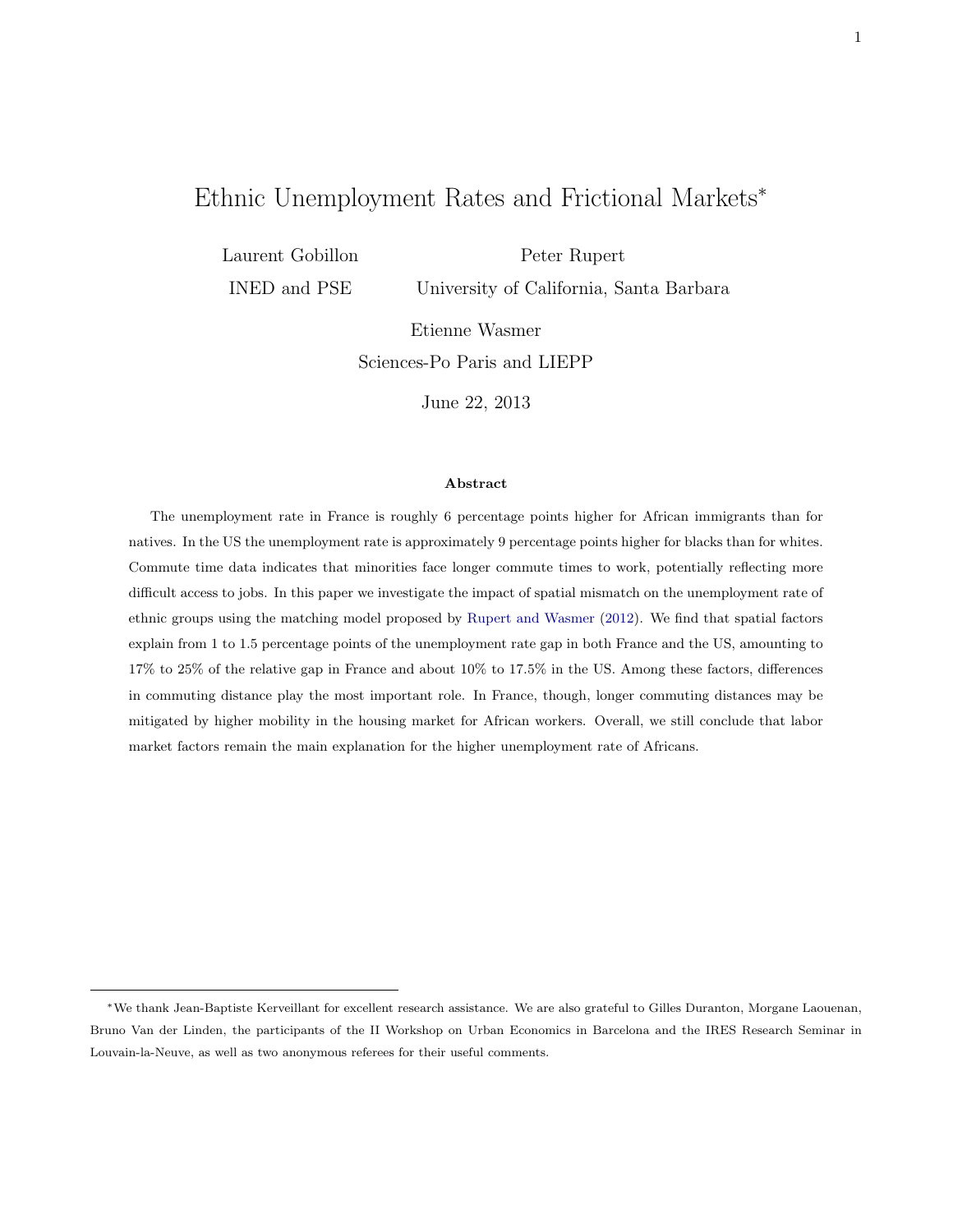### <span id="page-1-1"></span>1 Introduction

The persistence of the unemployment rate gap between natives and immigrants, or in the US context between whites and blacks, is a major policy concern. However, there is still debate whether it is "race" or "space" that is the key explanatory factor of the poor labor market outcomes of many minorities (see [Ellwood,](#page-31-0) [1986\)](#page-31-0). The spatial mismatch literature, initiated by [Kain](#page-32-0) [\(1968\)](#page-32-0), has indeed attempted to determine whether minority workers have worse access to the labor market or whether they face barriers in housing choice, making it difficult to locate close to job opportunities.

In this paper we propose a methodology to assess the "dynamic spatial mismatch" hypothesis, that is, the intertemporal decisions of housing, commuting, job acceptance and quits. We develop and quantify a tractable macro-economic matching model to assess the importance of job market factors and spatial factors. Our contribution is threefold: we model frictions on both the labor and housing markets whereas, in the literature, frictions are usually introduced only in one market; we calibrate the model to get quantitative results rather than giving only theoretical predictions; finally, we perform comparative statics to assess the contribution of job and spatial factors to the ethnic unemployment rate gap.

There are several forces possibly at work that have been formulated in the literature. Minority workers may not have the same access to jobs due to differences in unobservables related to productivity or discrimination in the labor market. Employers may have racial preferences and discriminate [\(Becker,](#page-31-1) [1971\)](#page-31-1). They may also consider minority workers to be, on average, less productive and assign their average productivity to all minority applicants if productivity is not observed during the recruitement process [\(Phelps,](#page-33-1) [1972\)](#page-33-1). Finally, they may avoid employing minority workers because they expect their customers to be reluctant interacting with them [\(Borjas and Bronars,](#page-31-2) [1989;](#page-31-2) [Combes](#page-31-3) et al., [2011\)](#page-31-3).

According to the spatial mismatch literature, housing market discrimination may prevent US black workers from locating close to job centers and the resulting distance to job opportunities could be a cause of their unemployment.<sup>[1](#page-1-0)</sup> [Zax and Kain](#page-33-2) [\(1996\)](#page-33-2) investigates the effect of the relocation of a plant in Detroit from the city center to a white neighborhood, where housing discrimination against blacks is considered to be operational, on quits and residential relocations of black and white workers. They show that blacks quit more often and relocate less often close to

<span id="page-1-0"></span><sup>1</sup>For empirical surveys on spatial mismatch, see [Jencks and Mayer](#page-32-1) [\(1990\)](#page-32-1), [Kain](#page-32-2) [\(1992\)](#page-32-2), [Ihlanfeldt and Sjoquist](#page-32-3) [\(1998\)](#page-32-3) and [Hellerstein](#page-32-4) [and Neumark](#page-32-4) [\(2011\)](#page-32-4). For a survey insisting on theoretical mechanisms, the reader can refer to [Gobillon](#page-32-5) et al. [\(2007\)](#page-32-5).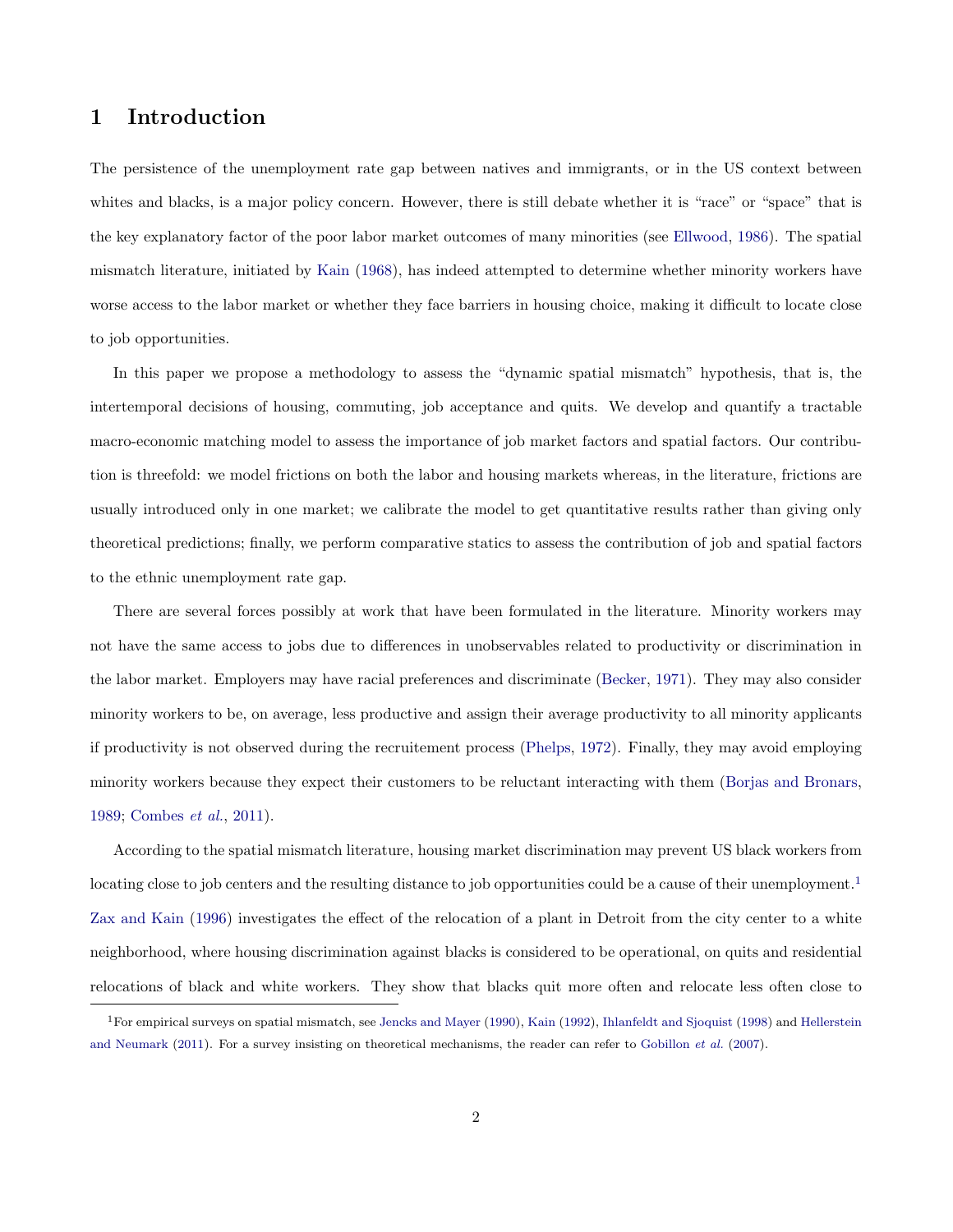the plant. We consider in our model that there is a Minority (here, non-natives, predominantly Africans) and a Majority, with the Minority have housing opportunities which are possibly associated to longer commuting distances during the residential search process.

The effect of distance on unemployment has been investigated in the theoretical literature mostly in an urban economics setting. [Wasmer and Zenou](#page-33-3) [\(2002\)](#page-33-3) show how distance to jobs can decrease search efficiency and lead to unemployment. However, their paper does not consider the racial dimension. Closer to our paper is the paper by [Brueckner and Zenou](#page-31-4) [\(2003\)](#page-31-4) that considers two cities and model the effect of housing discrimination for blacks in one city on their unemployment. However, the importance of this mechanism relative to job discrimination is not assessed. More recently, [Gautier and Zenou](#page-32-6) [\(2010\)](#page-32-6) propose a model where blacks initially have less wealth than whites. This translates into blacks having a lower access to cars and therefore a weaker bargaining position than whites since fewer jobs are accessible. Blacks thus end up with a higher unemployment rate, lower wages and higher commute times. Empirical results obtained by [Weinberg](#page-33-4) [\(2000,](#page-33-4) [2004\)](#page-33-5) suggest that the centralization of blacks in US cities explains a significant part of the black-white employment differential because jobs have migrated to the suburbs. [Hellerstein](#page-32-7) *et al.* [\(2008\)](#page-32-7) find that, for blacks, it is the distance to jobs occupied by blacks (and not the distance to all jobs) that significantly affects their employment opportunities. This suggests that the labor markets for blacks and whites could be segmented to some extent.

In this paper we consider a matching model based on [Rupert and Wasmer](#page-33-0) [\(2012\)](#page-33-0) that incorporates ethnic differences in the access to jobs and dwellings. While [Decreuse and Schmutz](#page-31-5) [\(2012\)](#page-31-5) used a similar approach, we explicitly take space into account through the distances between dwellings and jobs, and do not restrict the analysis to a two-location framework. In particular, unemployed workers receive job offers with an associated commuting distance.[2](#page-2-0) Employed individuals also search for houses to reduce commute times. In the data individuals might also be forced to move due to a change in family structure, neighborhood quality and so on. We model these as "family shocks" that necessitate a move from the current location. These modeling choices allow a parsimonious representation, providing key theoretical and quantitative outcomes.

<span id="page-2-0"></span>Whereas ethnic differences in the job arrival rate may be related to differences in the access to the labor market,

<sup>&</sup>lt;sup>2</sup>A limitation of our distance approach is that we do not consider the heterogeneity among locations. Here, space is assumed to be isotropic, in the sense that all locations look identical when unemployed. This means in particular that consumption amenities are ignored as well as local network effects that may be used for finding a job or positive community effects if minority workers have a taste for residing closer to people of the same origin.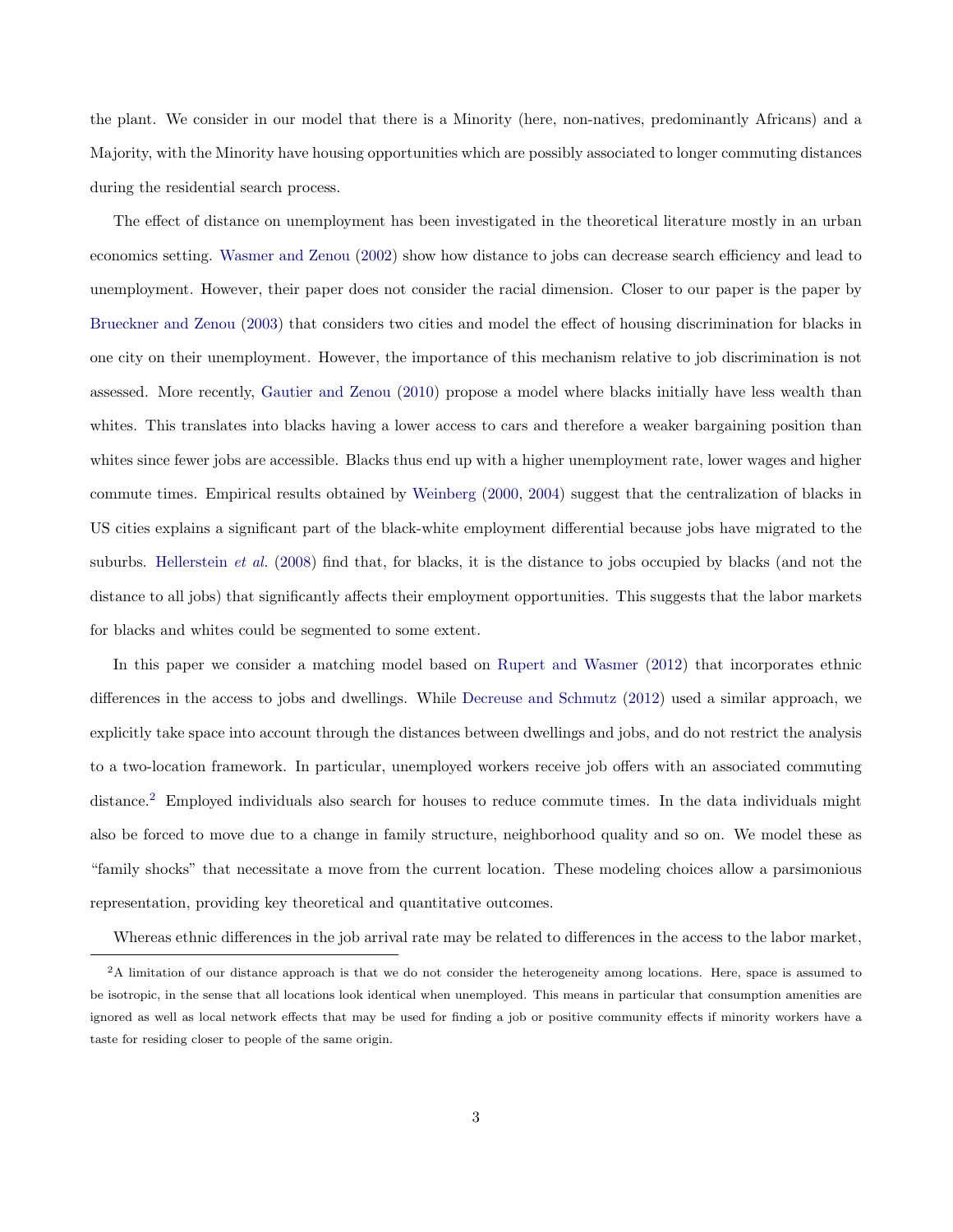ethnic differences in the distribution of commuting distances can be related to differences in the access to both the labor market and the housing market. Indeed, commuting distance depends both on the place where unemployed workers find a dwelling and the place where they receive a job offer. Offers are turned down if the wage net of commuting costs is not high enough compared to unemployment benefits. These mechanisms can generate ethnic differences in unemployment rates and unemployment duration. The model also incorporates the ability of employed workers to receive housing offers that may allow them to decrease their commuting distance. There may be differences between ethnic or racial groups in the arrival rate of housing offers as well as the distribution of commuting distances related to those offers. These differences are related to ethnic or racial differences in the access to the housing market and they can generate longer commuting distances for the Minority than for the Majority. We then calibrate the model for France and the US to assess, quantitatively, the importance of spatial and labor market factors in explaining the unemployment rate gap between the Majority and the Minority.

Overall, although labor market factors play a major role, spatial factors in France explain between 17% and 25% of the unemployment rate gap between the Minority and the Majority, depending on the decomposition. The results appear to be robust to various alternative calibration parameters and correspond to an unemployment difference between 1 and 1.5 percentage points, out of six percentage points. [Decreuse and Schmutz](#page-31-5) [\(2012\)](#page-31-5) find similar qualitative results as, in their study, spatial factors account for around 15% of the unemployment rate gap.[3](#page-3-0) More work is needed to better understand the factors behind the ethnic differences in access to the French housing market. It appears that the different outcomes across ethnic groups in the housing market are less due to the Minority receiving fewer housing offers, than to the Minority receiving fewer good offers. That is, while the probability of housing offers can be the same, these offers are for dwellings which are located farther away from jobs. This result is consistent with other papers on the French housing market emphasizing a substantial degree of spatial mismatch and rising segregration [\(Bouvard](#page-31-6) *et al.*, [2009a\)](#page-31-6).<sup>[4](#page-3-1)</sup>

In the US, spatial factors also seem to play a role, and explain 1 to 1.5 percentage points of the difference in unemployment rates between Blacks and Whites. However, this corresponds to only 10 to 17.5% of the total racial

<span id="page-3-0"></span> ${}^{3}$ It is also consistent with [Rathelot](#page-33-6) [\(2013\)](#page-33-6) who studies the employment gap between French natives and second-generation Africans, and finds that between 63% and 89% of the employment gap remains after controlling for observable individual characteristics and location, which suggests that ethnic differences in access to the labor market play a major role and spatial factors a lesser role.

<span id="page-3-1"></span><sup>&</sup>lt;sup>4</sup>More precisely, [Bouvard](#page-31-6) et al. [\(2009a\)](#page-31-6) argue that, in France, over the past several decades, employment in industrial sectors shrunk, and job centers moved away from social housing where migrants used to live. The sectoral employment shift lead jobs to appear in the service sectors, located in cities, where migrants may not have had access in terms of housing markets.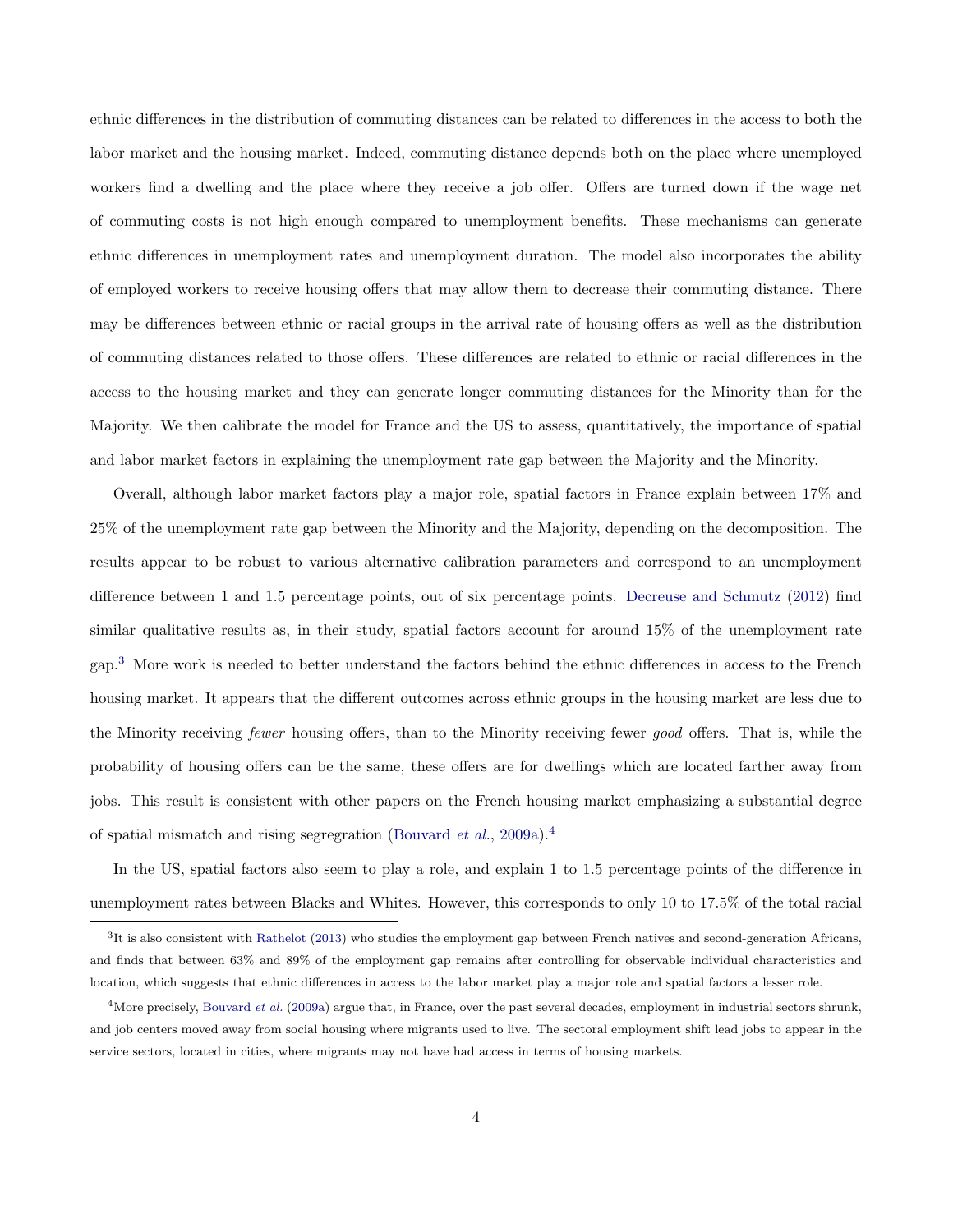unemployment gap because there is a larger absolute difference in unemployment rates.

[Section 2](#page-4-0) describes the data and facts. [Section 3](#page-10-0) presents the model with labor market and housing frictions. [Section 4](#page-16-0) lays out the numerical parameters and comment the results. [Section 5](#page-22-0) provides robustness checks when changing the parameters. [Section 6](#page-24-0) compares the results with those obtained for the US. [Section 7](#page-28-0) concludes.

## <span id="page-4-0"></span>2 Data and stylized facts

#### <span id="page-4-1"></span>2.1 Data description

We use two micro datasets to calibrate the model. Our main dataset is the 1999 French Time Use Survey conducted by the French Institute of Statistics (INSEE). 8, 186 households were interviewed and individual surveys were filled for the 20, 370 individuals aged 15 and above. The data set also includes a time diary that allows us to quantify how much time is spent during the day for each daily activity.

At the household level, there is information on whether the household lives in couple and has children, and on the urban unit size with a specific category for Paris. We use this information to distinguish between the Paris urban unit and the rest of the territory. The time spent in the dwelling since arrival is also reported and allows us to determine mobility within one or more years before the survey date. Also asked is why the households moved to the current dwelling, for example, to get closer to the workplace of the household head, his partner or another individual in the dwelling.

At the individual level, it is possible to determine whether individuals are first generation immigrants from Africa using citizenship and country of birth. We consider African individuals to be not only individuals with an African citizenship but also those born in Africa who have become French. As these individuals are not very numerous in the survey and we are interested in labor frictions related to ethnic discrimination (and thus partly to skin color), we also considered second generation immigrants from Africa that we could identify thanks to their first name being African. Nevertheless, these individuals are also not very numerous, probably because a lot of African second generation immigrants have a French name. We ended up constructing a category "Minority" containing all first and second generation immigrants from Africa as opposed to a category "Majority" containing all other workers who are mostly white individuals of French origin. We know the diploma and which individuals are employed. Four categories of diplomas are constructed: less than high school, high-school diploma, two-year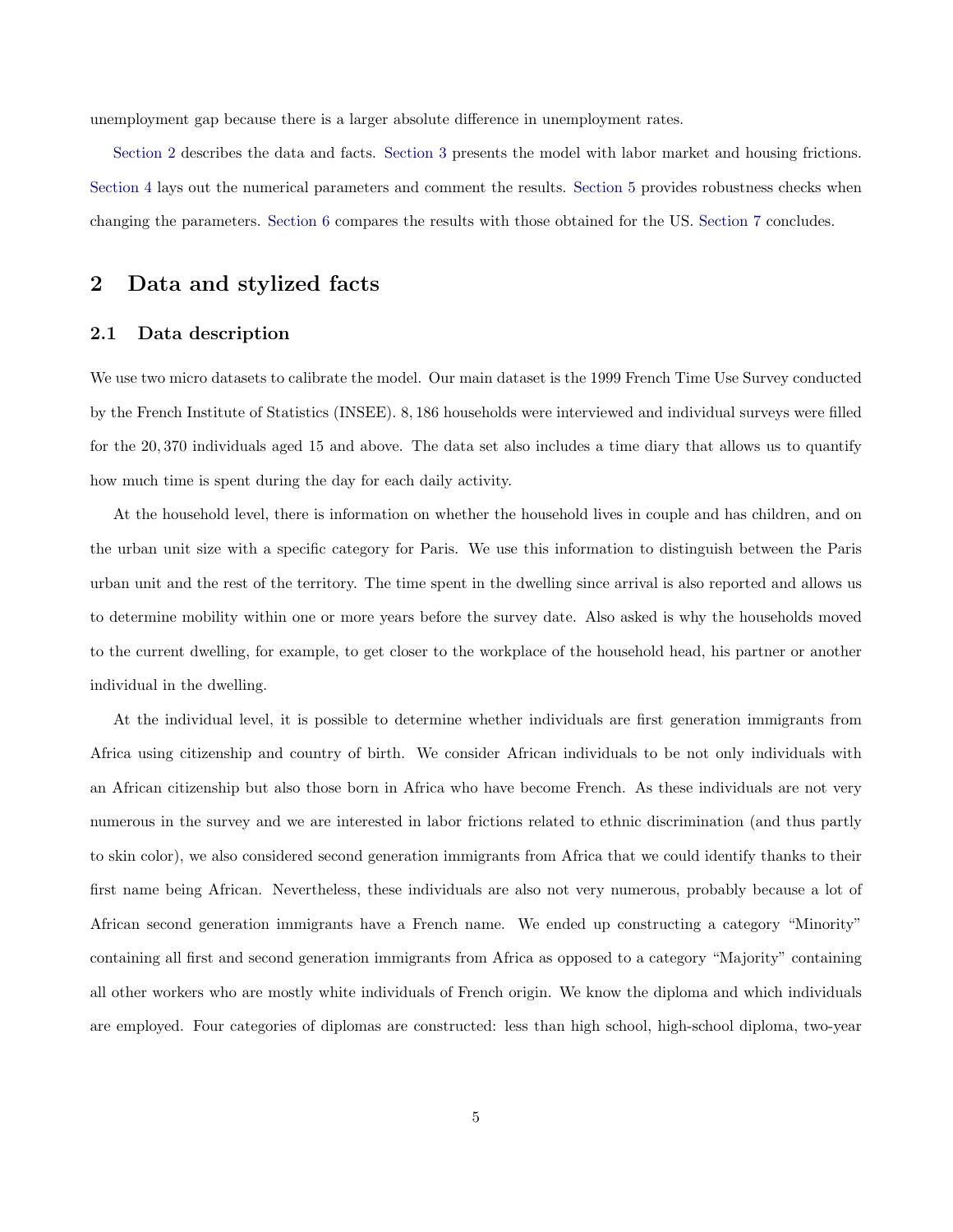college degree and more than two years in college. For those occupying a job, we use information from the time schedule to determine the daily commuting time for a return trip. For these individuals, we also know the monthly wage and the weekly working hours, from which we construct the hourly wage as the ratio between the wage and the number of hours divided by 4.5. For our study, we only keep individuals aged between 20 and 65 in the labor force, which gives us a sample of 8, 866 observations.

We use a secondary dataset, the Fichier Historique Statistique des Demandeurs d'Emploi over the 1996-2003 period to evaluate the unemployment duration for French and Africans. This dataset is available to us for the Paris region only and exhaustive for all unemployed workers registered at the French Employment agency. It is mandatory to register in order to get unemployment benefits. Young people are under-represented as they cannot claim unemployment benefits if they have not yet occupied a first job and thus have lower incentives to register. The data set includes the day of entry in unemployment and the day of exit and it is thus possible to compute the unemployment duration in days. The type of exit is also reported whether it is finding a job, dropping out of the labor force or unknown (because the unemployed worker did not show up at a control). We also have the citizenship and we can distinguish between the French and Africans. Finally, the data include the usual information on family structure (partner and children) as well as the diploma. For more details on the data, see [Gobillon](#page-32-8) *et al.* [\(2011\)](#page-32-8). We only keep workers aged between 20 and 65 at the date of entry who enter unemployment in the first semester of 1996. After applying this procedure, we end up with 423, 587 observations.

#### <span id="page-5-1"></span>2.2 Descriptive statistics and regressions

In this subsection, we describe the facts on differences between the Minority and the Majority in labor market outcomes and mobility. Our aim is to quantify these differences and assess the role of composition effects.

Our main sample, constructed from the French Time Use Survey, consists of 8, 429 individuals among whom 298 (3.[5](#page-5-0)4%) belong to the Minority.<sup>5</sup> The unemployment rate is approximately 11% for the Majority and 17% for the Minority. We assess whether the unemployment difference between the two groups is due to composition effects using a logit model where the dependent variable is a dummy for being unemployed. Explanatory variables include a dummy for belonging to the Minority, demographic variables (sex, age and its square, a dummy for having a partner, the number of children), dummies for diploma (four categories: lower than high school, high-

<span id="page-5-0"></span><sup>5</sup>We lose 437 individuals compared to the original sample because the information to determine their group is missing.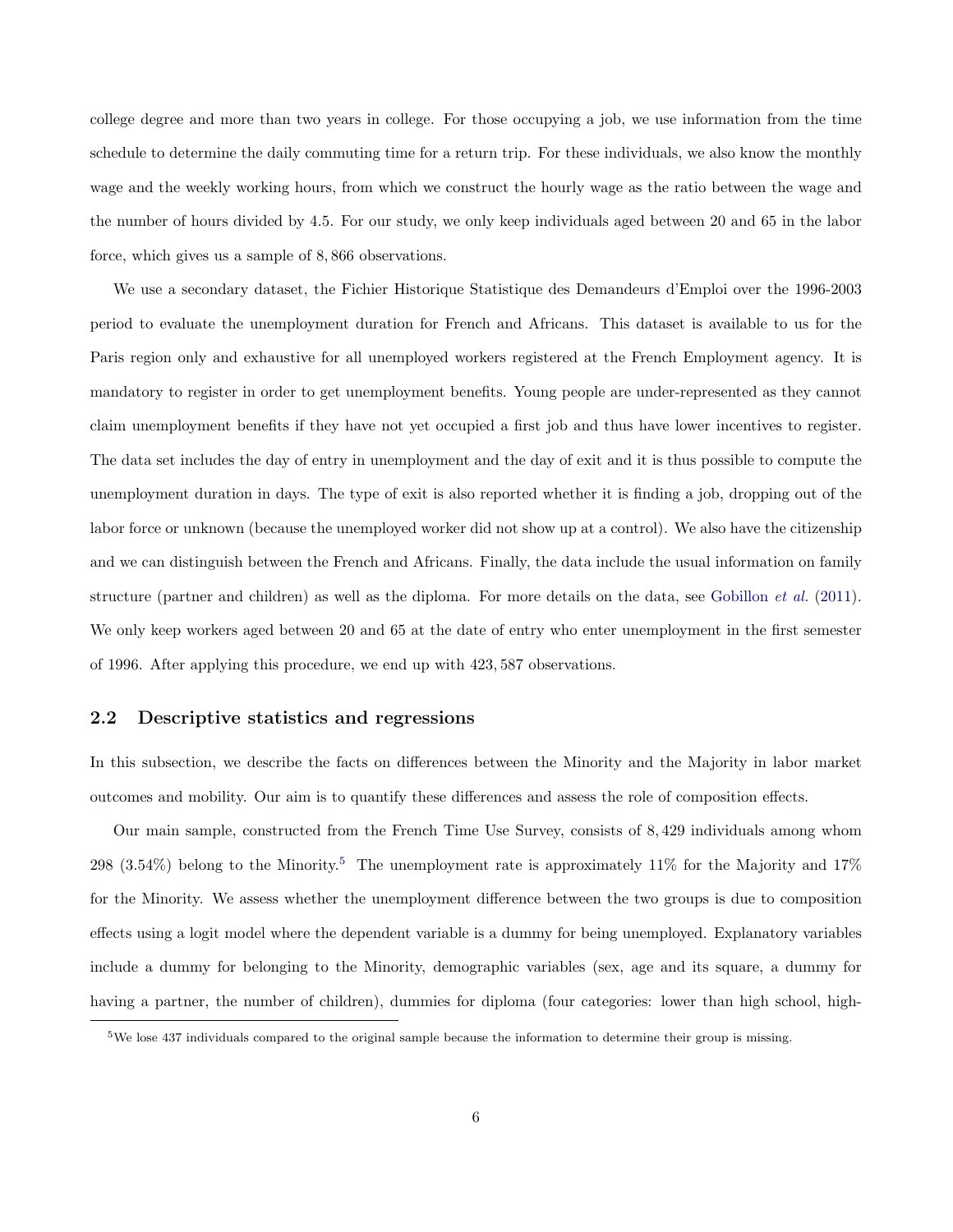| Variable                   | (1)         | (2)         | (3)         | (4)      |
|----------------------------|-------------|-------------|-------------|----------|
| Minority, coefficient      | $.559***$   | $.500**$    | $.429**$    | $.458**$ |
|                            | (.157)      | (.165)      | (.166)      | (.168)   |
| Minority, marginal effect. | $6.67\%***$ | $5.51\%***$ | $4.55\%***$ | 4.90%*** |
|                            | (2.22)      | (2.10)      | (2.00)      | (2.06)   |
| Demography                 |             | X           | X           | X        |
| Diploma                    |             |             | X           | X        |
| Location in Paris          |             |             |             | X        |
| Pseudo- $R^2$              | .002        | .052        | .068        | .068     |
| Number of observations     | 8429        | 8429        | 8429        | 8429     |

<span id="page-6-0"></span>Table 1: Logit model of unemployment including a Minority dummy

Note: \*\*\*: significant at 1%; \*\*: significant at 5%; \*: significant at 10%.

school diploma, degree after two years in university, and degree with more than two years in university) and a dummy for living in the Paris urban unit. Results in [Table 1](#page-6-0) show that the coefficient on the Minority dummy does not vary much from a specification where only this dummy is introduced (column 1, coefficient: .559) to specifications obtained when adding groups of explanatory variables (columns 2 to 4, coefficient: .500, .429 and .458). This suggests that differences between the Minority and the Majority are not driven only by composition effects. The marginal effect of the Minority dummy is always sizable and around 5 percentage points. It has the same order of magnitude as the unexplained employment gap computed by [Aeberhardt](#page-31-7) *et al.* [\(2010\)](#page-31-7) for African second-generation immigrants which is  $6.2$  $6.2$  points.<sup>6</sup>

For workers occupying a job, we quantify the wage difference between the Majority and the Minority when the exact monthly wage is reported (and not a wage bracket). Keeping only reported wages which are strictly positive, we are left with 4, 139 observations (including 127 Minority members). When constructing the hourly wage from the monthly wage and the number of working hours when available, we are left with 4, 029 observations. The average wage for the Majority is 8.6 euros, and 31% lower for the Minority at 6.6 euros. When regressing the logarithm of wage on a dummy for Minority (column 1 in the top part of [Table 2\)](#page-7-0), the estimated coefficient corresponds to a wage difference between the Majority and the Minority of  $100 * (exp(.208) - 1) = 23%$ . This

<span id="page-6-1"></span> $6$ Note that the two figures are not directly comparable as there can be some differences in the proportion of workers out of the labor force between the Minority and Majority groups.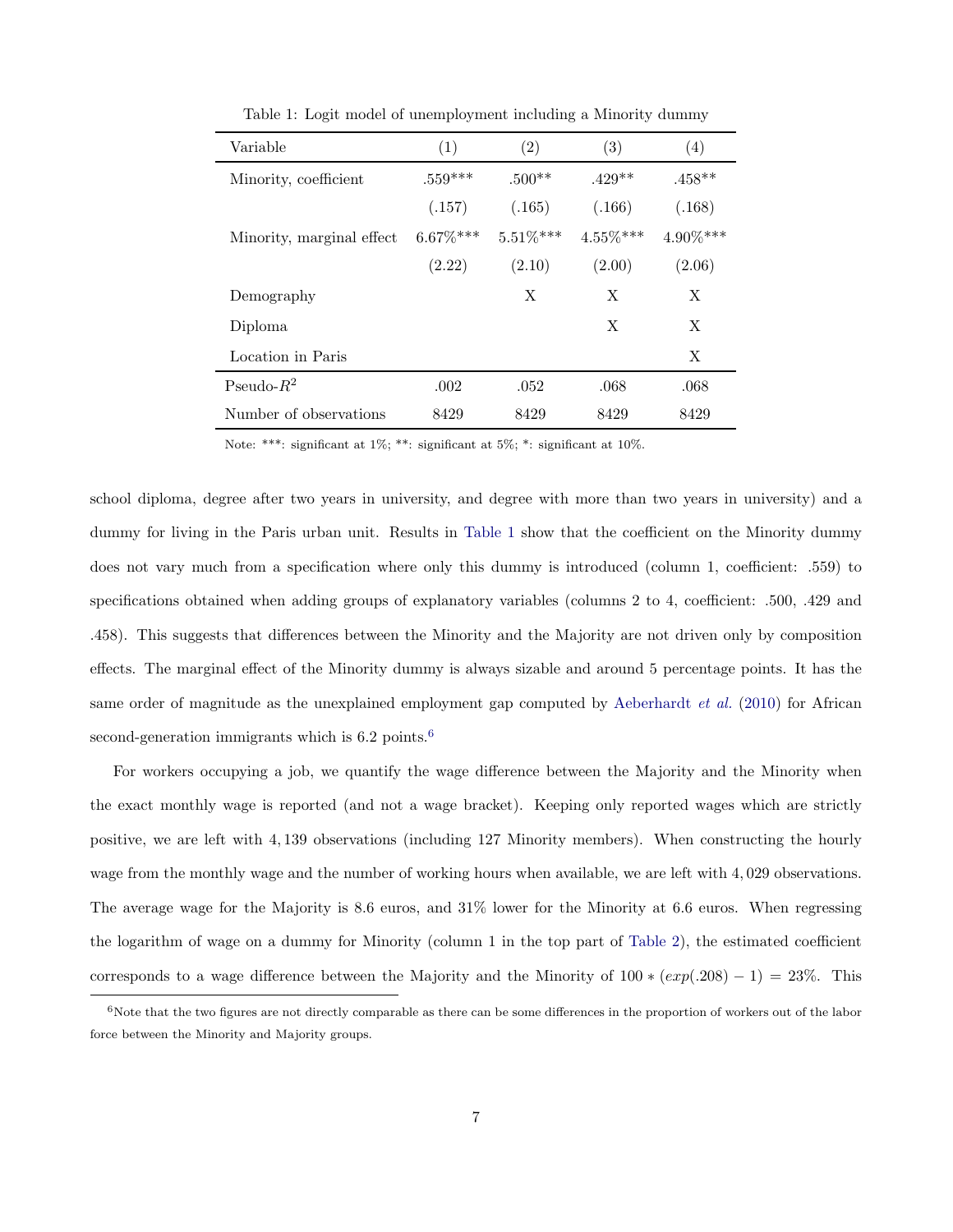| Linear wage equation including a Minority dummy |            |                   |            |            |
|-------------------------------------------------|------------|-------------------|------------|------------|
| Variable                                        | (1)        | $\left( 2\right)$ | (3)        | (4)        |
| Minority, coefficient                           | $-.208***$ | $-.198***$        | $-.156***$ | $-.194***$ |
|                                                 | (.043)     | (.041)            | (.034)     | (.034)     |
| Demography                                      |            | Х                 | X          | X          |
| Diploma                                         |            |                   | X          | X          |
| Location in Paris                               |            |                   |            | X          |
| $R^2$                                           | .006       | .130              | .413       | .424       |
| Number of observations                          | 3850       | 3850              | 3850       | 3850       |

<span id="page-7-0"></span>Table 2: Models of wage and commute differences

Linear commuting equation including a Minority dummy

| Variable               | (1)        | $\left( 2\right)$ | (3)         | $\left( 4\right)$ |
|------------------------|------------|-------------------|-------------|-------------------|
| Minority, coefficient  | $9.911***$ | $10.904***$       | $11.631***$ | 4.516             |
|                        | (2.481)    | (2.524)           | (2.518)     | (2.449)           |
| Demography             |            | X                 | X           | X                 |
| Diploma                |            |                   | X           | X                 |
| Location in Paris      |            |                   |             | Χ                 |
| $R^2$                  | .002       | .004              | .011        | .082              |
| Number of observations | 6190       | 6190              | 6190        | 6190              |

Note: \*\*\*: significant at 1%; \*\*: significant at 5%; \*: significant at 10%.

figure is close to the  $20\%$  found by [Aeberhardt](#page-31-7) *et al.* [\(2010\)](#page-31-7) who focus on African second-generation immigrants. The difference is lower in logarithm than in levels because the logarithm puts less weight on extreme values and the wage distribution is more dispersed for the Majority than for the Minority. The coefficient of −.208 does not vary much when adding the full set of controls (column 4) as it ends up at the value −.194.

Commuting time in the data corresponds to a return trip in minutes and is observed for 6, 511 of the 7, 500 workers with a job. We drop the 11 observations for which commuting time is larger than 4 hours and could correspond to coding mistakes. The average commuting time is 40.6 minutes for the Majority and nearly 10 minutes larger, at 50.5 minutes, for the Minority. The difference in average commuting time is partly explained by a fatter right tail of the distribution for the Minority than for the Majority, and the difference in median commuting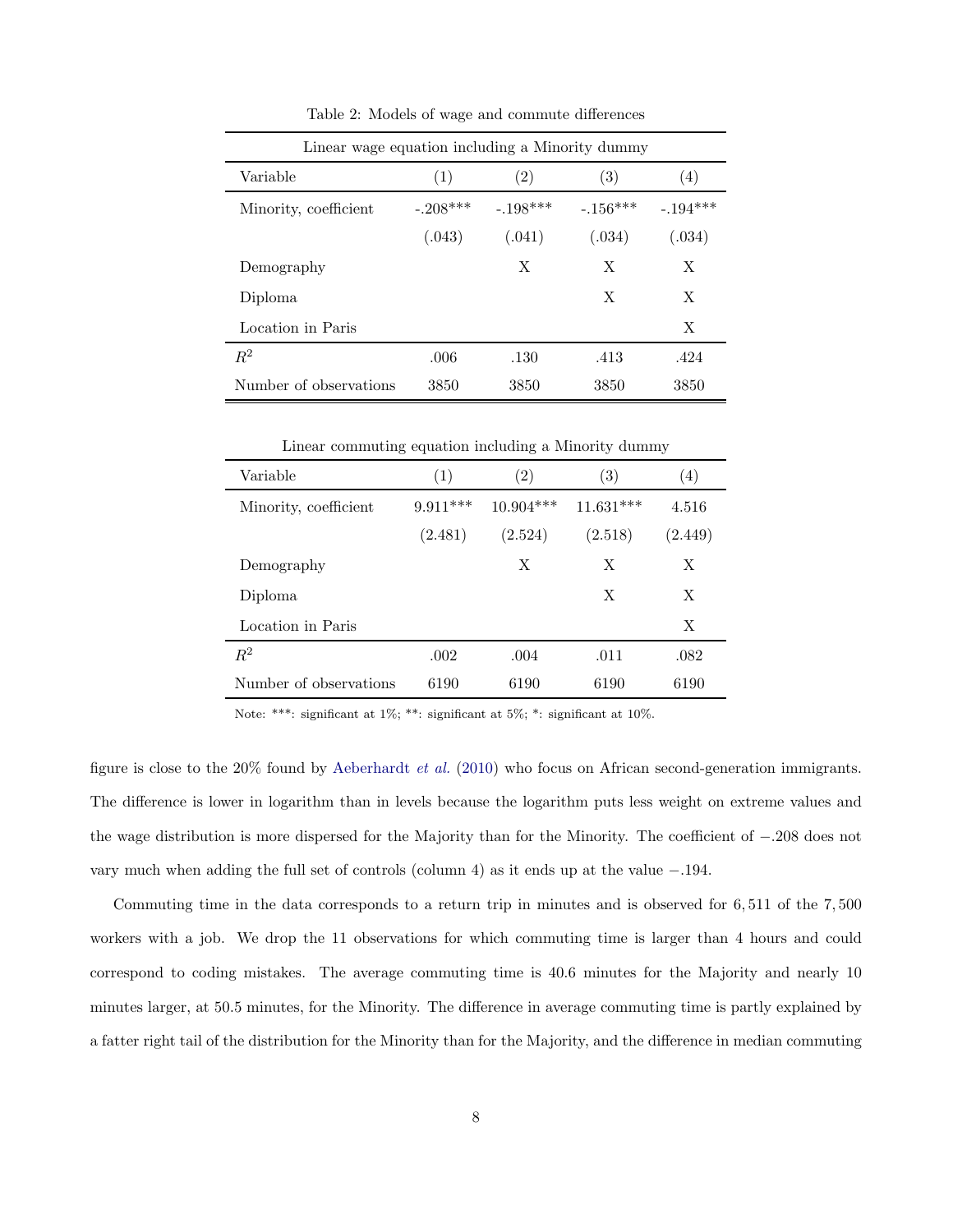time is smaller at 5 minutes. Differences between the two groups may seem moderate but, in relative terms, they are rather large. Indeed, the average (median) commuting time is 24.1% (17.2%) larger for the Minority than for the Majority. We regress commuting time on a Minority dummy and controls. Results are reported in the bottom part of [Table 2](#page-7-0) and show that the only factor really affecting the difference in commuting time between the Majority and the Minority is location. When introducing the dummy for living in the Paris urban unit, the difference drops to 4.5 minutes and is no longer significant as shown in column 4. However, it should be kept in mind that the Paris dummy captures location effects which should not be controlled for when calibrating the model as location effects should be captured by parameters related by spatial factors.

We investigate residential mobility using a variable giving the number of years spent in the current dwelling. Here, we consider a dummy for mobility taking the value one if households have spent three years or less in their dwelling and zero otherwise. The mobility rate for the Minority (30.9%) is larger than for the Majority (22.5%). We run a logit specification for mobility including a Minority dummy, and the results are reported in the top part of [Table 3.](#page-9-0) The difference in mobility between the Minority and the Majority grows larger when introducing demographic characteristics in the specification (columns 1 and 2). The marginal effect of the Minority dummy increases from 8.36% to 15.22%. It then remains stable when adding diplomas and location (columns 3 and 4).[7](#page-8-0) A likely reason for the higher mobility rate of the Minority is that Majority workers are more often owners and the mobility rate of owners is very low in France. In our sample, the ownership rate is 59.6% for the Majority and only 26.5% for the Minority. According to [CGDD](#page-31-8) [\(2009\)](#page-31-8), the mobility rate is only 3.8% for owners compared to 11.6% for public renters and 18.3% for private renters. Ideally, we would like to assess the effect of housing status three years before the survey date on the mobility difference between the Minority and the Majority but it is not available in the data. It should thus be kept in mind when interpreting the results of the model that mobility difference between the two groups partly captures effects related to ownership.

We also assess whether there are differences in mobility for specific reasons between the Majority and the Minority. For that purpose, we run a multinomial logit with three choices: no mobility, mobility for job-related reason (for one member of the household), mobility for another reason. Results reported in the bottom part of [Table 3](#page-9-0) show that the inclusion of demographic controls in the regression tends to increase the differences between

<span id="page-8-0"></span><sup>7</sup>[Bouvard](#page-31-9) et al. [\(2009b\)](#page-31-9) report a lower mobility of African immigrants between urban unit size brackets than natives but a higher proportion of moves within the same municipality. These results suggest that the larger mobility we find for the Minority group could be due to short-distance housing adjustments.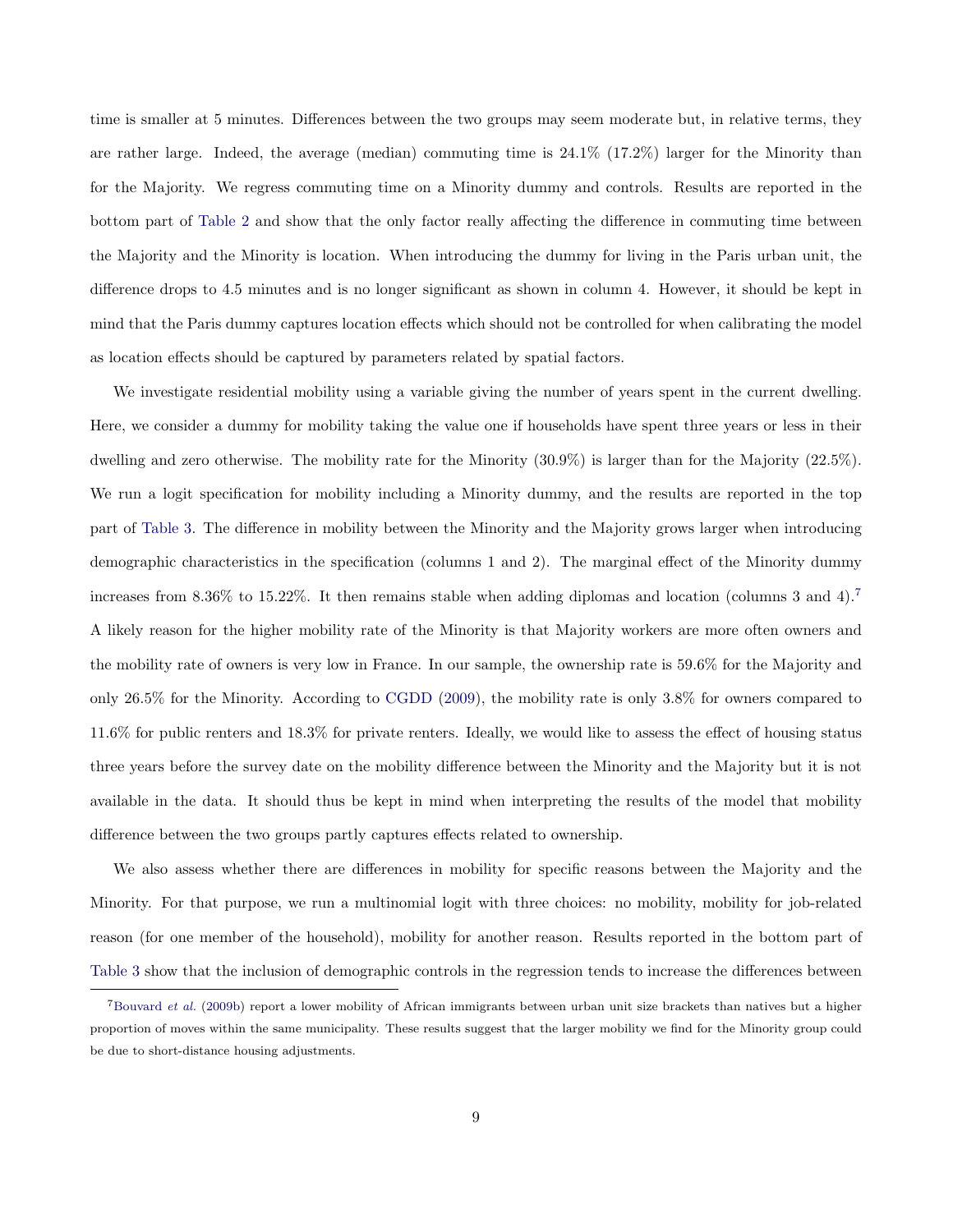| Logit model of mobility including a Minority dummy |             |              |           |           |
|----------------------------------------------------|-------------|--------------|-----------|-----------|
| Variable                                           | (1)         | (2)          | (3)       | (4)       |
| Minority, coefficient                              | $.430***$   | $.904***$    | $.940***$ | $.938***$ |
|                                                    | (.128)      | (.151)       | (.152)    | (.153)    |
| Minority, marginal effect.                         | $8.36\%***$ | $15.22\%***$ | 15.76%*** | 15.73%*** |
|                                                    | (.027)      | (2.80)       | (2.81)    | (2.83)    |
| Demography                                         |             | X            | X         | X         |
| Diploma                                            |             |              | X         | X         |
| Location in Paris                                  |             |              |           | X         |
| Pseudo- $R^2$                                      | .001        | .155         | .161      | .161      |
| Number of observations                             | 8392        | 8392         | 8392      | 8392      |

<span id="page-9-0"></span>Table 3: Models of mobility including a Minority dummy

Multinomial logit model of mobility reasons including a Minority dummy

| Variable                        | (1)         | (2)       | (3)        | (4)        |
|---------------------------------|-------------|-----------|------------|------------|
| Mobility for job-related reason |             |           |            |            |
| Minority, coefficient           | .253        | $.760***$ | $.824***$  | $.839***$  |
|                                 | (.199)      | (.220)    | (.222)     | (.223)     |
| Minority, marginal effect       | 1.31%       | $3.81\%*$ | $4.27\%**$ | $4.48\%**$ |
|                                 | (1.77)      | (2.09)    | (2.13)     | (2.17)     |
| Mobility for another reason     |             |           |            |            |
| Minority, coefficient           | $.528***$   | $.959***$ | $.978***$  | $.963***$  |
|                                 | (.148)      | (.166)    | (.166)     | (.168)     |
| Minority, marginal effect       | $7.05\%***$ | 11.19%*** | 11.24%***  | 10.93%***  |
|                                 | (2.38)      | (2.64)    | (2.65)     | (2.65)     |
| Demography                      |             | X         | X          | X          |
| Diploma                         |             |           | X          | X          |
| Location in Paris               |             |           |            | X          |
| Pseudo- $R^2$                   | .001        | .124      | .131       | .131       |
| Number of observations          | 8392        | 8392      | 8392       | 8392       |

Note: \*\*\*: significant at 1%; \*\*: significant at 5%; \*: significant at 10%.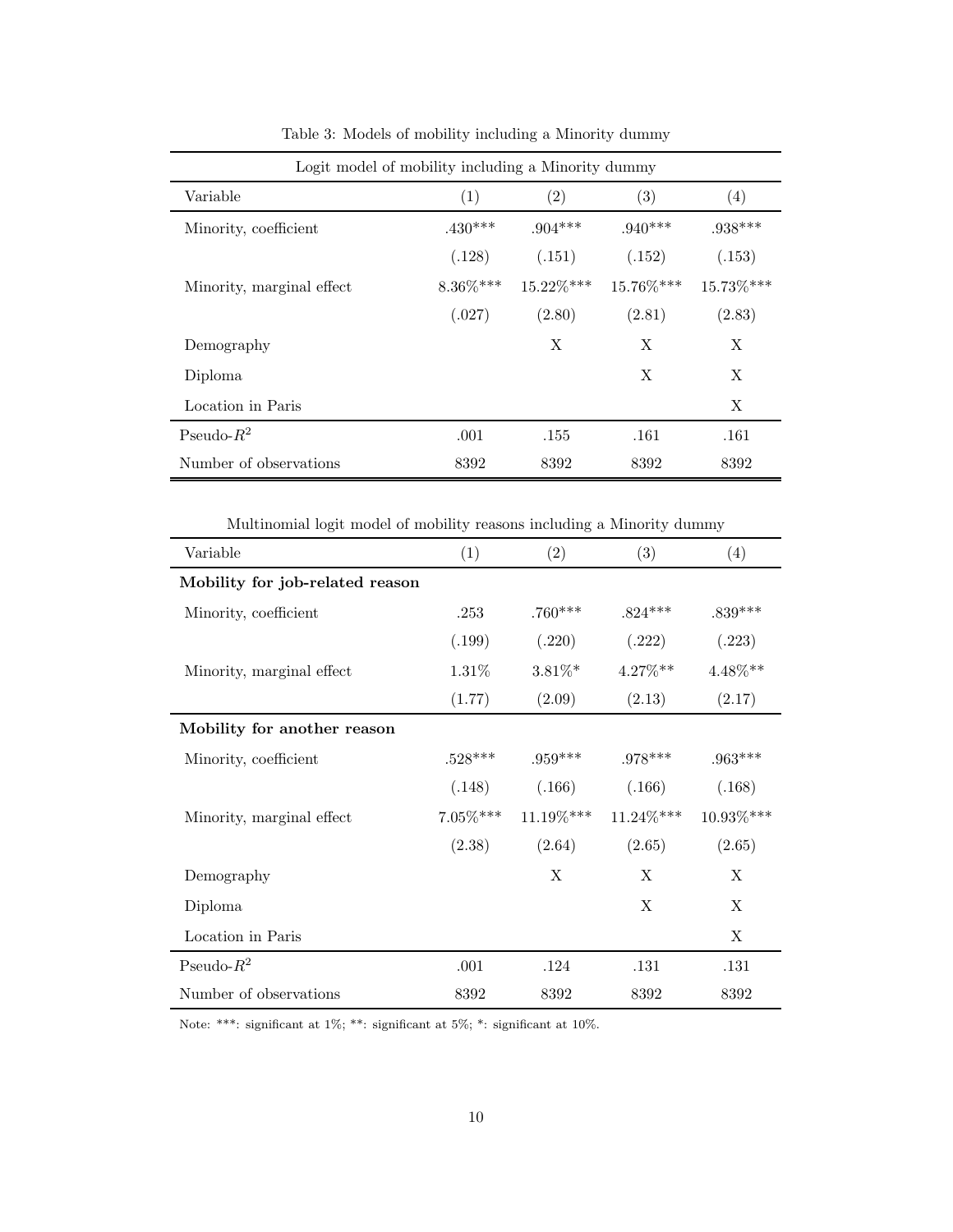the Majority and the Minority (columns 1 and 2). When all the observable characteristics are taken into account, the Minority group moves significantly more often than the Majority group both for job-related reasons and other reasons (column 4).

We also look at differences in unemployment duration and exit to jobs between French and African unemployed workers residing in the Paris region. Note that we do not have the data for all of France but the proportion of workers in the Minority group that are located in the Paris region is quite large according to the Time Use Suvey and stands at 43% (compared to 18% for the Majority group). Africans represent 12.3% of our sample. For unemployment spells beginning in the first semester of 1996, we know the exit when it occurs over the 1996- 2003 period. This exit can be a job, a drop out of labour force or it can be unkown, in particular when there is an absence at control. Among unemployment spells for which exit is known, whereas 57.1% spells of French unemployed workers end with an exit to a job, the proportion is only 44.8% for African unemployed workers. The unemployment duration is 269 days for French unemployed workers exiting to a job but as large as 350 days for African ones. We run a Cox regression model for exit to a job to assess whether differences in unemployment duration between the French and Africans remain once observable characteristics have been taken into account. Exits other than finding a job (i.e. dropping out of the labor force, absence at a control, end of the panel) are treated as censored. In column (1) of [Table 4,](#page-11-0) only a dummy for being African is introduced and its effect is found to be significantly negative. The Africans have 53% less chances of finding a job than the French. Once all the explanatory variables have been introduced (column 3), the difference between the French and Africans is smaller but remains sizable as Africans still have 18% less of a chance of finding a job than the French.

Overall, our descriptive results suggest that there are some compositional effects but they tend to remain rather limited except for unemployment duration and commuting.

### <span id="page-10-0"></span>3 Model

We begin by considering a simple model where a geographical mobility decision interacts with a job acceptance decision. We follow the model in [Rupert and Wasmer](#page-33-0) [\(2012\)](#page-33-0), where individuals search in the labor market and the housing market. They also face random housing shocks (leading them to relocate) and labor shocks. These shocks are assumed to be uncorrelated as described below. The goal of the model is to provide a decomposition of the sources of unemployment into a labor market component and a component due to spatial factors, for the Majority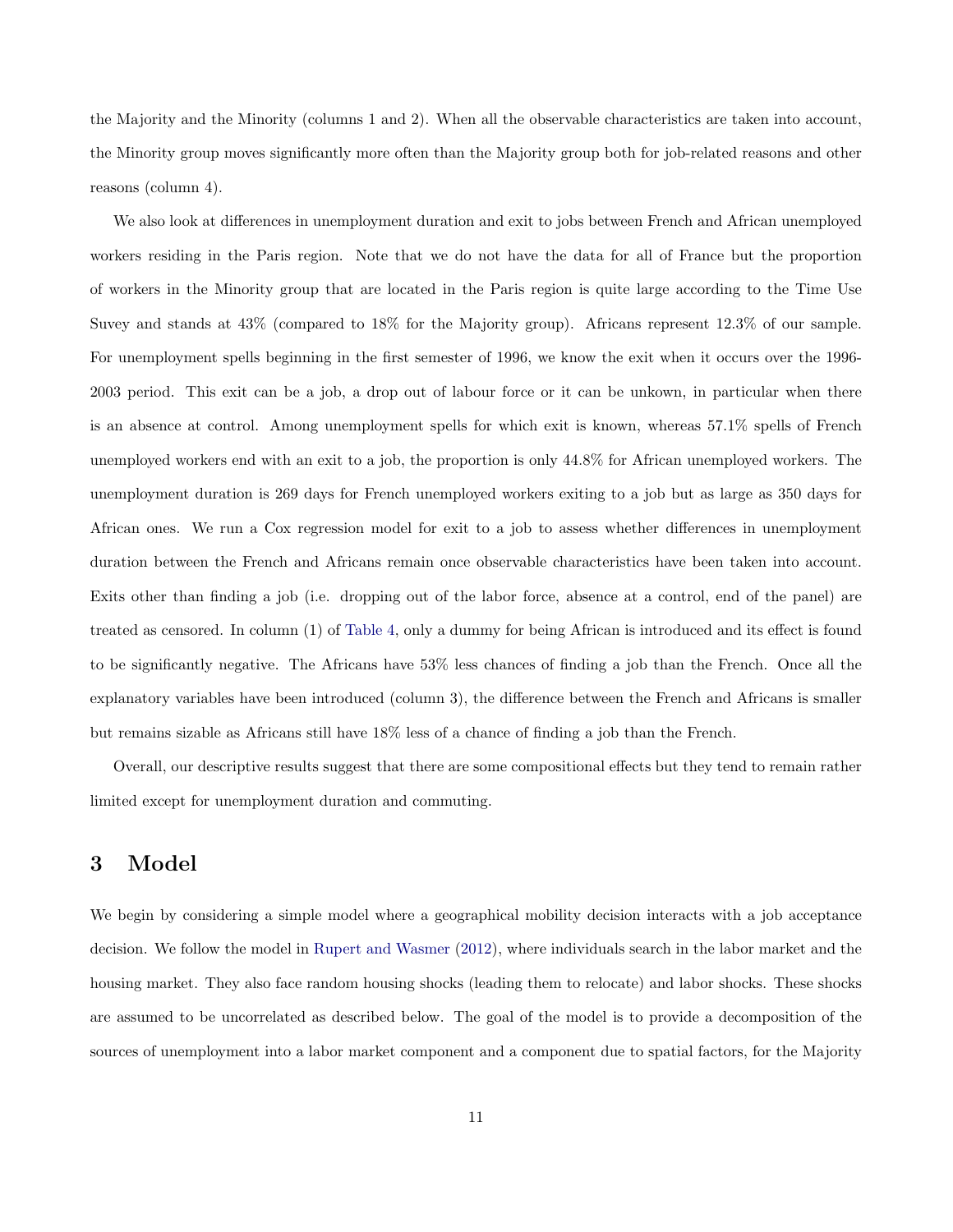<span id="page-11-0"></span>

| Variable               | (1)           | $\left( 2\right)$ | (3)            |
|------------------------|---------------|-------------------|----------------|
| African, coefficient   | $-.763***$    | $-.675***$        | $-.569***$     |
|                        | (0.011)       | (0.012)           | (0.012)        |
| African,               | $-53.38\%***$ | $-19.35\%$ ***    | $-18.53\%$ *** |
| marginal effect        | (.53)         | (.91)             | (.91)          |
| Demography             |               | X                 | X              |
| Diploma                |               |                   | X              |
| Pseudo- $R^2$          | .002          | .006              | .006           |
| Number of observations | 420,975       | 420,975           | 420,975        |

Table 4: Cox duration model before exit to a job including a Minority dummy

Note: \*\*\*: significant at 1%; \*\*: significant at 5%; \*: significant at 10%.

and the Minority.

### 3.1 Preferences and Search for Locations

Time is continuous. Individuals face a rate of time preference equal to r. They can be employed or unemployed. When employed they live at some commute distance  $\rho$  from their job; this distance varies as individuals randomly receive housing offers to which are associated commute distances drawn from a distribution  $G_N(\rho)$ , and they may move to a new location allowing for shorter commute. The housing offers for the employed are assumed to be Poisson arrivals with parameter  $\lambda_H$ . Their dwelling is a bundle of services generating a flow of utility. For these services, individuals pay a rent or a mortgage. We do not model the market for houses or locations and assume that moving to a new location is costless, but subject to frictions detailed below.<sup>[8](#page-11-1)</sup> We assume that the service flow from housing is equated across space and status so that we do not have to consider the cost of housing in our description.

The commuting time to one's job becomes an important determinant of both job and location choice. Space is symmetric and isotropic, in the sense that the unemployed have the same chance of finding a job wherever their current residence. This assumption rules out specific effects of location on finding a job such as the help of a local

<span id="page-11-1"></span><sup>8</sup>For an alternative view where a spatialized housing market with endogenous rents is modelled, see the seminal works by [Alonso](#page-31-10) [\(1974\)](#page-31-10), [Muth](#page-32-9) [\(1969\)](#page-32-9) and [Mills](#page-32-10) [\(1972\)](#page-32-10), as well as their sequels. In particular, extensions where both households and firms compete for land include [Fujita and Ogawa](#page-32-11) [\(1982\)](#page-32-11), and [Lucas and Rossi-Hansberg](#page-32-12) [\(2002\)](#page-32-12).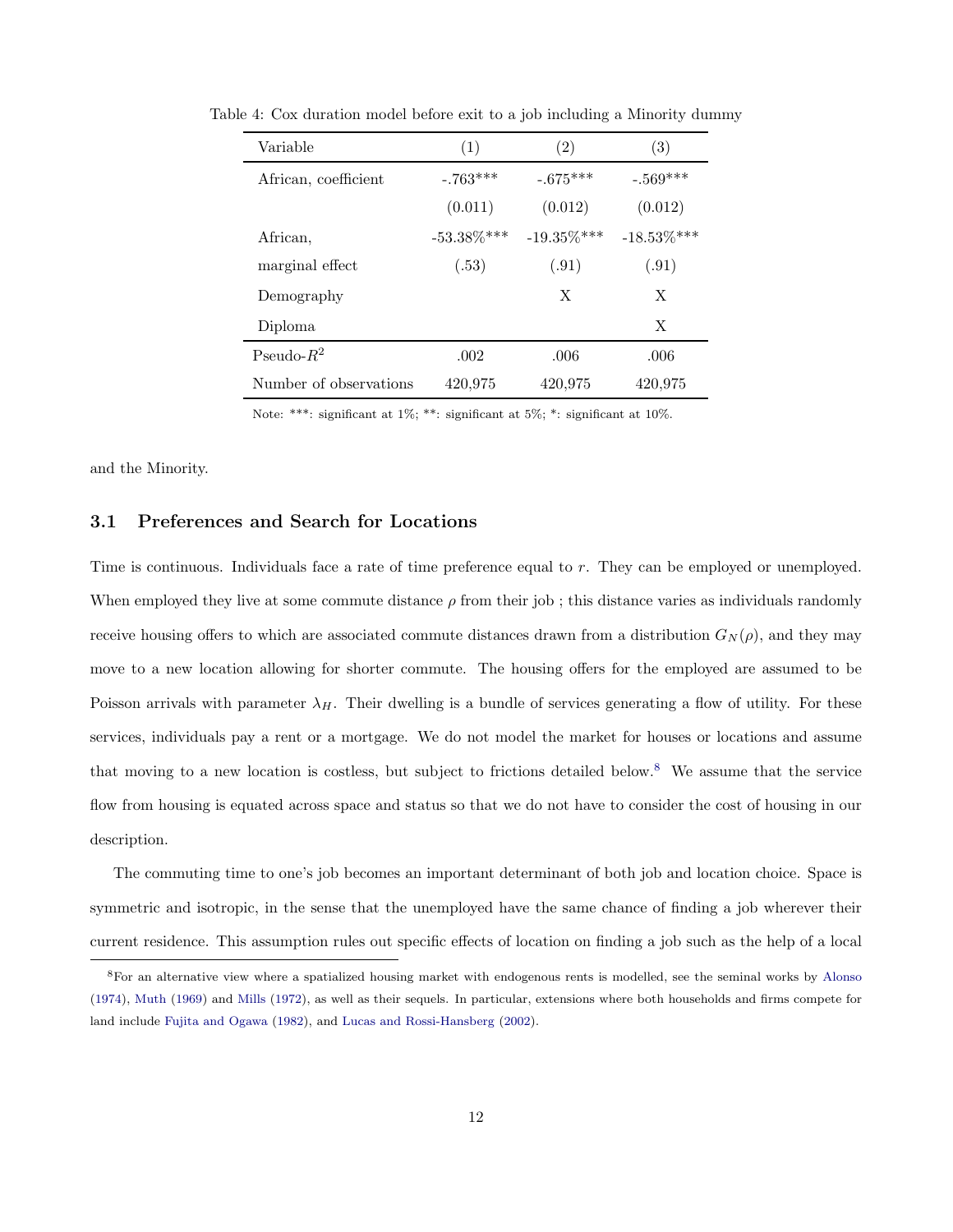network or the local diffusion of information on vacancies with wanted signs and local newspapers. It turns out that the distance to work,  $\rho$ , is a sufficient statistic determining job offer acceptance, housing offer acceptance and quits, the implication being there is no reason to move to a different location if unemployed.<sup>[9](#page-12-0)</sup>

Agents may also receive a "family shock" due to changes in marital status, family size, schooling choices, neighborhood quality, and so on. Family shocks arrive according to a Poisson process with parameter  $\delta$ . The shock changes the valuation of the current dwelling or location, necessitating a move. Upon the arrival of such a family shock, agents make one draw from the existing stock of housing vacancies. That is, while those employed who did not receive a family shock sample out of the new flow of vacancies, those who need to move due to that family shock only search through the existing stock.<sup>[10](#page-12-1)</sup> The type of shock thus indicates which distribution agents will be drawing from: either from the new vacancies coming on the market or from the existing stock of vacancies. This is in line with standard stock-flow models of the labor market.

As mentioned above, the distribution of new housing vacancies while employed is given as  $G_N(\rho)$ . The distribution of commuting distance for the unemployed receiving a job opportunity is given by another distribution  $F(\rho)$ .<sup>[11](#page-12-2)</sup> The existing stock of housing vacancies is distributed as  $G_S(\rho)$ . Note that we will assume that  $G_N$  stochastically dominates  $G_S$ , accounting for the well-known fact that new vacancies are generally of higher quality than the stock.

### <span id="page-12-3"></span>3.2 Labor Market

Individuals can be in one of two states: employed or unemployed. A match may become unprofitable, leading to a separation, which occurs exogenously with Poisson arrival rate s. While employed, income consists of an exogenous wage, w. We add taxes and benefits since these have been shown to affect unemployment rates across countries, as seen in [Mortensen and Pissarides](#page-32-13) [\(1999\)](#page-32-13), for example. We assume a tax on labor denoted by  $t$ . The net wage reacts to taxes with a negative elasticity (a "crowding out" effect), so that an increase in taxes does not necessarily imply equivalent increases in labor costs. If taxes are t, the total labor cost is denoted by  $w(1 + \varepsilon t)$  and the net wage of workers is  $w[1-(1-\varepsilon)t]$ . We set  $\varepsilon=0.35$  in line with elasticities from the literature and investigate the

<span id="page-12-1"></span><span id="page-12-0"></span><sup>9</sup>Rupert and Wasmer (2012) have a detailed discussion of this assumption.

 $10$ The new flow of vacancies includes newly constructed dwellings and new vacancies of existing dwelling that are opportunities in terms of commute distance.

<span id="page-12-2"></span> $11$ Note that having a constant arrival rate of job offers and a distribution of commuting distances associated with offers is equivalent to receiving job offers with arrival rate depending on distance.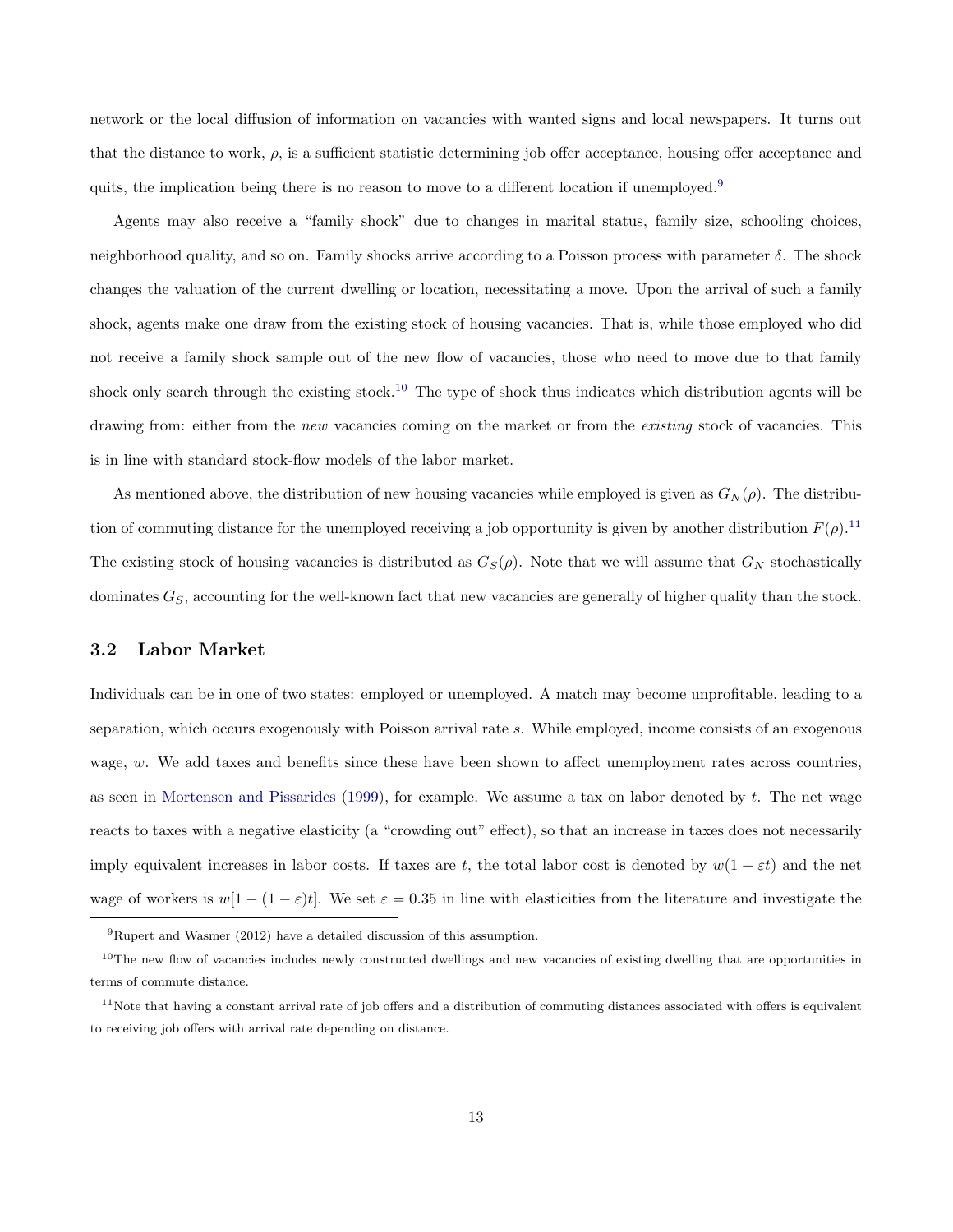effect of alternative values in the robustness analysis.

Unemployed agents receive income  $b$ , where  $b$  can be thought of as unemployment insurance or the utility from not working. While unemployed, job offers arrive at Poisson rate  $p$ , indexed by a distance to work,  $\rho$ , drawn from the cumulative distribution function  $F(\rho)$ .<sup>[12](#page-13-0)</sup> Job offers are not indexed by wage as we have imposed equal wages across all locations. Also, as is standard, we define  $\theta$  as labor market tightness, or the vacancy to unemployment ratio.

Let  $E(\rho)$  be the value of employment for an individual residing at distance  $\rho$  from the job. Let U be the value of unemployment, which does not depend on distance, given the symmetry assumption made above. We can now express the problem in terms of the following Bellman equations:

<span id="page-13-2"></span>
$$
(r+s)E(\rho) = w[1 - (1 - \varepsilon)t] - \tau \rho + sU + \lambda_H \int \max[0, (E(\rho') - E(\rho))] dG_N(\rho')
$$
  
+  $\delta \int \max[U - E(\rho), E(\rho'') - E(\rho)] dG_S(\rho'')$   

$$
(r+p)U = b + p \int \max[U, E(\rho')] dF(\rho'),
$$
 (2)

where  $\tau$  is the per unit cost of commuting and  $\rho$  is the distance of the commute.<sup>[13](#page-13-1)</sup> [Eq. 1](#page-13-2) states that workers receive a utility flow  $w[1-(1-\varepsilon)t]-\tau\rho$ ; may lose their job and become unemployed – in which case they stay where they are; they may receive a housing offer from the distribution of new vacancies  $G_N(\rho)$ , which happens with intensity  $\lambda_H$ , in which case they have the option of moving closer to their job. With Poisson intensity  $\delta$ , they have to leave their current location and draw a new distance  $\rho''$  which leads to an endogenous quit when the new location is too far away from the job.<sup>[14](#page-13-3)</sup> [Eq. 2](#page-13-2) states that the unemployed enjoy b, and receive a job offer with Poisson intensity p, at a distance  $\rho'$ , from the distribution  $F(\rho)$ . They have the option of rejecting the offer if the distance is too far.

<span id="page-13-0"></span> $12$ Differences in the distribution of commute distances associated to job offers between the Majority and the Minority can exist because employers may have chosen locations away from minorities or because minority workers may have been unable to locate close to employers because of housing market discrimination.

<span id="page-13-1"></span> $13$ It is tempting to reinterpret commuting as any non-pecuniary aspect of the job. However, contrary to most job amenities, commuting yields a monetary cost.

<span id="page-13-3"></span> $14$ Note that there is no on-the-job search. The only way for workers to change jobs is to quit their job to become unemployed and then try to find a job elsewhere. Note that the quit rate here is endogenous. Adding job-to-job transitions would make the model more complicated and was not explored here. However, there are non-trivial transitions since family shocks affect employment-tounemployment transitions.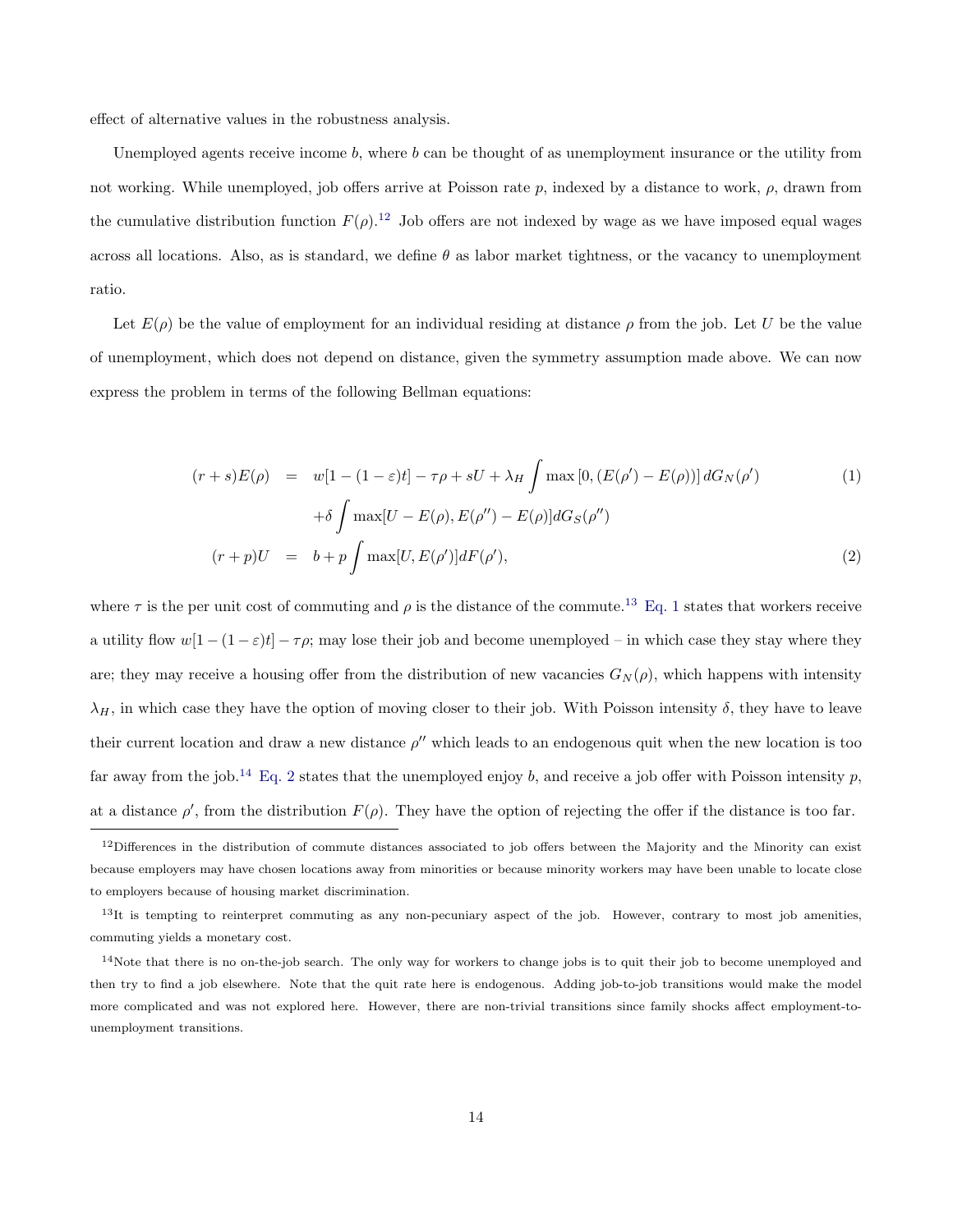### 3.3 Optimality and equilibrium conditions

Since all wages are assumed to be identical, the only relevant dimension of a job offer (or of a housing offer) is  $\rho$ , the distance (or time) of the commute. We denote by  $M_J^E$  the rate at which employed workers move to get closer to their job. Job acceptance decisions when unemployed depend on the value of unemployment U relative to the value of a job at distance  $E(\rho)$ . We denote by  $\rho^U$  the reservation distance above which job offers are rejected and below which they are accepted.

Job separation can occur in two ways: when there is an exogenous job destruction shock s, and when workers receive a family shock,  $\delta$ , for which the new value of commuting distance is above  $\rho^U$ . Quits related to family shocks occur with Poisson intensity  $\delta(1 - G_S(\rho^u))$ . The overall separation rate is then

<span id="page-14-3"></span><span id="page-14-2"></span><span id="page-14-1"></span><span id="page-14-0"></span>
$$
\sigma = s + \delta(1 - G_S(\rho^u)).\tag{3}
$$

On the firm's side, jobs are created when the value of a vacancy is larger than its cost. Denote  $q(\theta)$  as the Poisson hiring rate of workers, c the cost of a vacancy per unit of time, and y the value of productivity. Free entry of firms implies vacancies will be opened until firm profits are driven to zero.

Therefore, the four equations governing  $(\rho^U, \theta, u, M_J^E)$  are:

$$
\rho^U = \frac{w[1 - (1 - \varepsilon)t] - b}{\tau} + \int_0^{\rho^U} \frac{\lambda_H G_N(\rho) + \delta G_S(\rho) - \theta q(\theta) F(\rho)}{r + s + \lambda_H G_N(\rho) + \delta} d\rho \tag{4}
$$

$$
F(\rho^U) = \frac{c}{q(\theta)} \frac{r+\sigma}{y-w(1+\varepsilon)t}
$$
\n(5)

$$
u = \frac{\sigma}{\sigma + \theta q(\theta) F(\rho^U)}\tag{6}
$$

$$
M_J^E = (1 - u)\lambda_H \int_0^{\rho^U} G_N(\rho) d\Phi(\rho). \tag{7}
$$

The first equation comes from the equality of the value of unemployment and the value of employment; the second from the free-entry condition of firms; the third from the equality between the inflows into unemployment and the outflows from unemployment in steady-state; and the fourth from the rate of arrival of housing offers to the employed workers and the acceptance decision depending on the commuting distance involved. With this specification the model is quite parsimonious, since a single variable,  $\rho$ , determines job acceptance of the unemployed and the residential mobility rate.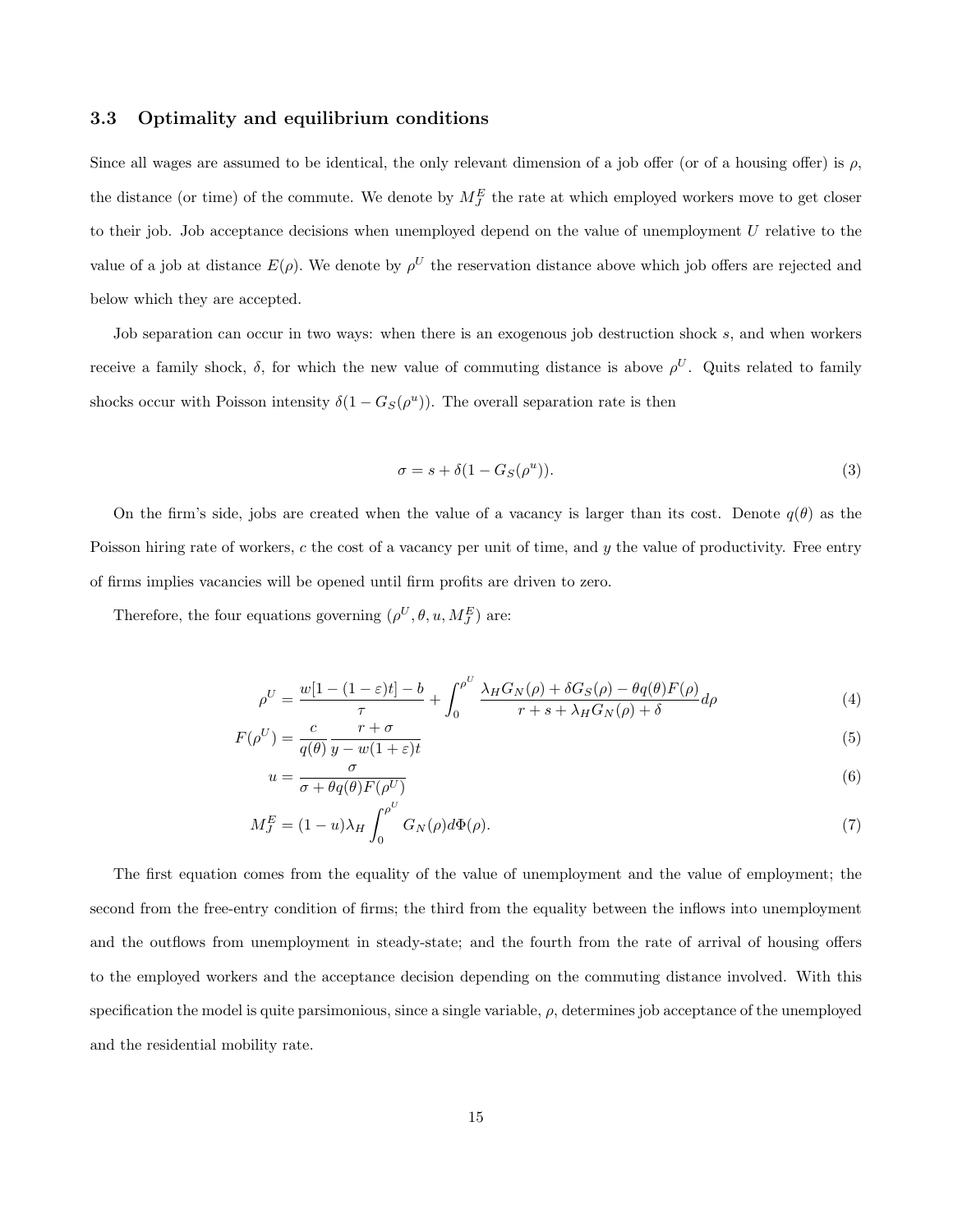Equation [\(4\)](#page-14-0) establishes a negative link between labor market tightness,  $\theta$ , and the reservation value of distance. The intuition is simple: in a fluid labor market (high  $\theta$  and hence a high job finding rate  $\theta q(\theta)$ ) it is easier for a worker to wait for a better job offer. Hence workers accept offers only when the quality is higher (that is, when the commuting distance is lower). A more fluid housing market (higher  $\lambda_H$ ) instead leads to higher acceptance rate  $F(\rho^U)$  because workers can relocate more easily.

Equation [\(5\)](#page-14-1) generates a positive link between  $\theta$  and  $\rho^U$  since  $q'(\theta) < 0$ . The intuition is also simple. The firm's iso-profit curve at the entry stage depends negatively on both  $\theta$  (as a higher  $\theta$  implies more competition between firms and workers) and on  $\rho^U$  (as more of firm's offers will be rejected because of distance). The zero-profit condition thus implies a positive link between  $\theta$  and  $\rho^U$ . Note that this relation is independent of  $\lambda_H$ .

### <span id="page-15-0"></span>3.4 Decomposition of the unemployment rate gap

We seek to quantify the contribution of labor market and spatial factors in explaining the unemployment rate gap between distinct groups. Given the differences we have shown above, we will decompose the effects for Majority (subscript M), and Minority (subscript m). Note that the equilibrium unemployment rate  $u^*$  depends on two sets of parameters: a labor block with job destruction s, labor productivity y, wage  $w$ , matching efficiency A and unemployment benefits b; and a spatial block with the arrival rate of housing offers  $\lambda_H$ , the parameter of their distribution,  $\alpha$  and the per unit cost of commute  $\tau$ . In addition, firms face hiring costs c, and wages are taxed at rate t.

Denoting vectors of labor and spatial parameters respectively by L and S, and using the subscript M for the Majority and m for the Minority, we perform a Oaxaca decomposition of the unemployment gap between the Majority and the Minority in two different ways:

$$
\Delta u = u^*(L_m, S_m) - u^*(L_M, S_M)
$$
\n
$$
= \underbrace{[u^*(L_m, S_m) - u^*(L_m, S_M)]}_{\text{spatial gap at } L_m} + \underbrace{[u^*(L_m, S_M) - u^*(L_M, S_M)]}_{\text{labor gap at } S_M}
$$
\n
$$
= \underbrace{[u^*(L_m, S_m) - u^*(L_M, S_m)]}_{\text{labor gap at } S_m} + \underbrace{[u^*(L_M, S_m) - u^*(L_M, S_M)]}_{\text{spatial gap at } L_M}.
$$

and also look at the contribution of each of the parameters separately.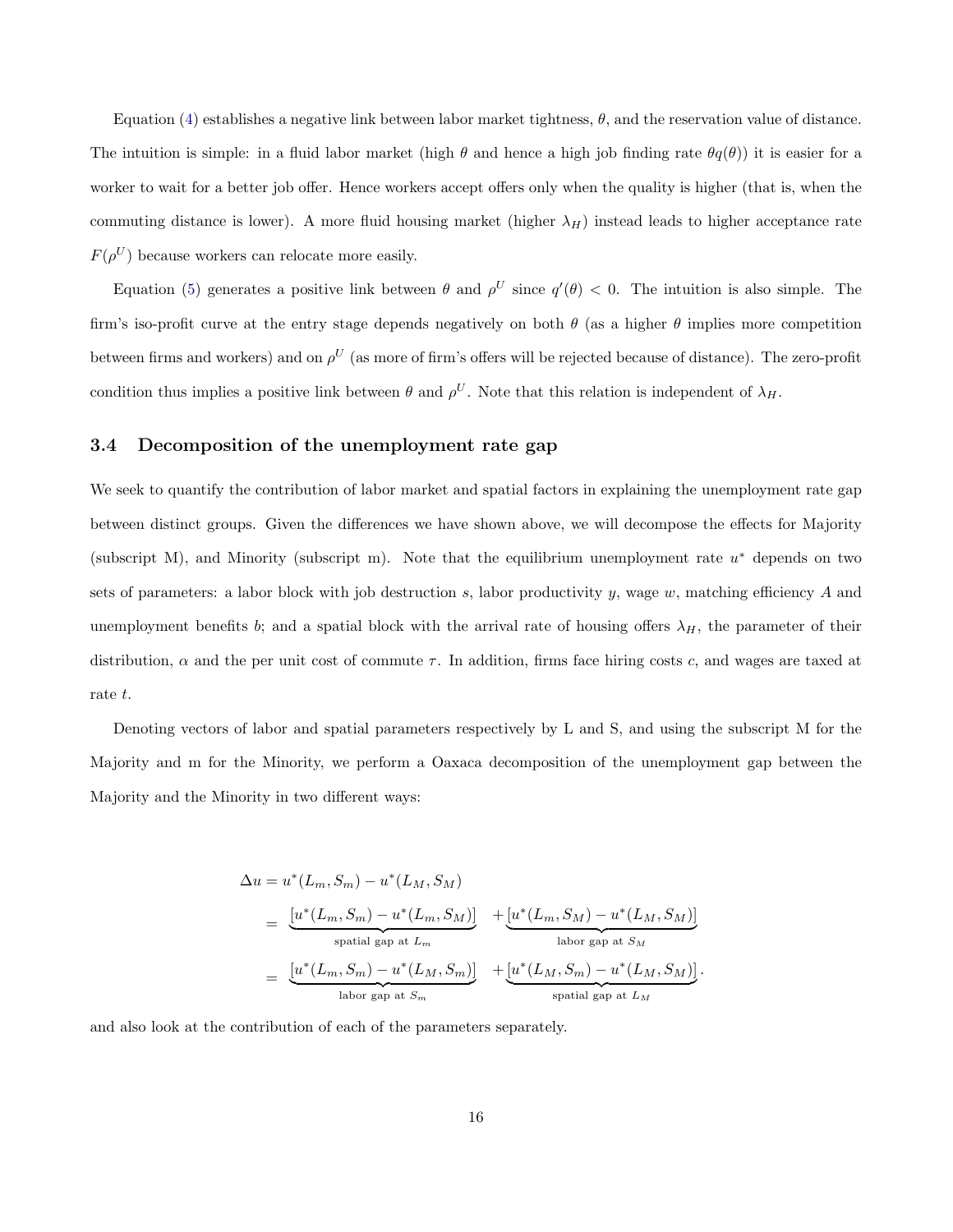### <span id="page-16-0"></span>4 Numerical exercise

### 4.1 Calibration strategy

The strategy is to treat each group (the Majority and the Minority) separately, that is, we calibrate the model on two independent segments of the labor market. The calibration will match job-related mobility and the unemployment rate. Without loss of generality we normalize average productivity and labor market tightness to 1.

#### 4.2 Parameters

In our benchmark case, we consider that some parameters will be different and some common for the two groups, consistent with the data. We first describe those parameters that we allow to differ between groups. The parameters are summarized in [Table 6.](#page-18-0)

In the benchmark we allow for differences in Majority and Minority wages and then exogenously fix the wage for each group. The wage difference target is based on [Table 2,](#page-7-0) column 1. In that column, we find a 20.8% log-wage gap between the Majority and the Minority. Given the proportion of each group in the total population, this imposes that Majority wage is .6% above the population average wage (itself equal to .63 with a labor productivity equal to 1) and the Minority wage is therefore 20.2% below the average. In France, in the range of hourly wages of the two groups (on average between 6.55 euros for the Minority and 8.62 for the Majority), unemployment benefits are proportional to wages according to the rules of unemployment compensation. Accordingly, we impose the same unemployment benefits differences, that is  $b = .403$  for the Majority and  $b = .327$  for the Minority. Productivities of the two subgoups corresponding to wages are  $y = 1.0063$  for the Majority and  $y = .817$  for the Minority.

In the model, we have three distributions of commute distances that are related to job offers, new housing vacancies, and the stock of housing vacancies. We assume that these distributions can be represented by exponential functions with parameter  $\alpha$ :  $F(\rho) = G_N(\rho) = 1 - e^{-\alpha \rho}$  and  $G_S(\rho) = 1 - e^{-(\alpha/3)\rho}$ . Here,  $1/\alpha$  is both the average commuting distance and the standard error of commuting distances for new vacancies and job offers. The average distance for the stock of vacancies is three times higher than the average distance for new vacancies.<sup>[15](#page-16-1)</sup> The parameter  $\alpha$  is computed by fitting an exponential distribution to the distribution of commute times of employed

<span id="page-16-1"></span><sup>&</sup>lt;sup>15</sup>Rupert and Wasmer (2012) show that the quantitative results are not sensitive to the exact distribution  $G_S$ . This is because family shocks do not have a large impact on labor market margins.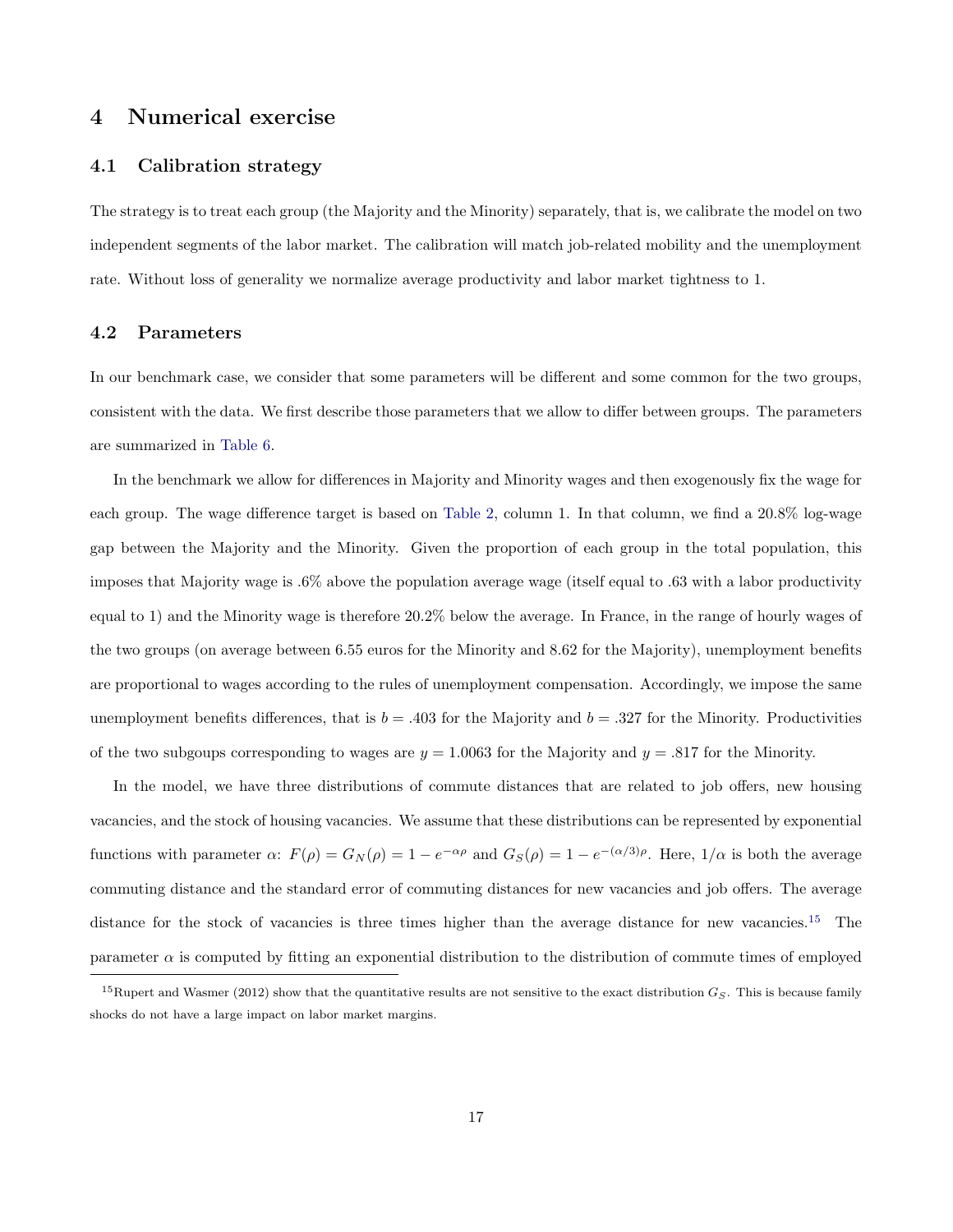Table 5: Commute time as a fraction of standard daily working time (7.8 hours)

<span id="page-17-1"></span>

|             |      | All Majority Minority |      | Relative difference $(\%)$ |
|-------------|------|-----------------------|------|----------------------------|
| Mean        | .089 | .087                  | .108 | 24.1\%                     |
| Median .064 |      | .064                  | .075 | $17.2\%$                   |

<span id="page-17-2"></span>Figure 1: Cumulative of commuting time for the Minority and the Majority



In blue: empirical cumulative; in red: cumulative of an exponential law with parameter  $\alpha = 10.13$  for the Minority and  $\alpha = 12.18$  for the Majority.

workers.<sup>[16](#page-17-0)</sup> Ordinary least squares were applied to a specification derived from the equality  $-ln[1 - F(\rho)] = \alpha \rho$ for exponential laws, where the cumulative of commute times  $F$  has been replaced by its empirical counterpart and a sampling error has been added on the right-hand side. Commute times are for return trips and are expressed as a fraction of standard daily working time (7.8 hours). [Table 5](#page-17-1) reports some descriptive statistics on these standardized commute times. We find empirically that  $\alpha = 10.13$  for the Minority and  $\alpha = 12.18$  for the Majority. Figure [1](#page-17-2) represents the empirical cumulative and the fitted exponential cumulative for each of the two groups.

Targets corresponding to mobility for family reasons and mobility for job related reasons ( $\delta$  and  $M_J^E$ , respectively) are calculated from the observed mobility rates within the last three years for the Majority and the Minority.

<span id="page-17-0"></span><sup>&</sup>lt;sup>16</sup> Note that we make an approximation as parameter  $\alpha$  is estimated from the equilibrium distribution of commute distances and not from the distribution of job offers to unemployed workers (whether they are accepted or not). We verified after the calibration of the model that the equilibrium distribution of commute distances implied by equation [\(11\)](#page-34-0) when using the calibration parameters is not too different from the distribution of job offers to unemployed workers  $F(\rho)$  once it has been truncated in  $\rho^U$ , which we denote  $F_t(\rho)$ . We computed a Pseudo- $R^2$  as  $1 - \sum_{k=1}^{60} [\Phi(\rho_k) - F_t(\rho_k)]^2 / \sum_{k=1}^{60} \Phi(\rho_k)^2$  where  $\rho_k, k = 1, \ldots, 60$  are values of  $\rho$  uniformely distributed over the range  $[0, \rho_u]$ . This Pseudo- $R^2$  takes the value .99 both for the Minority and the Majority.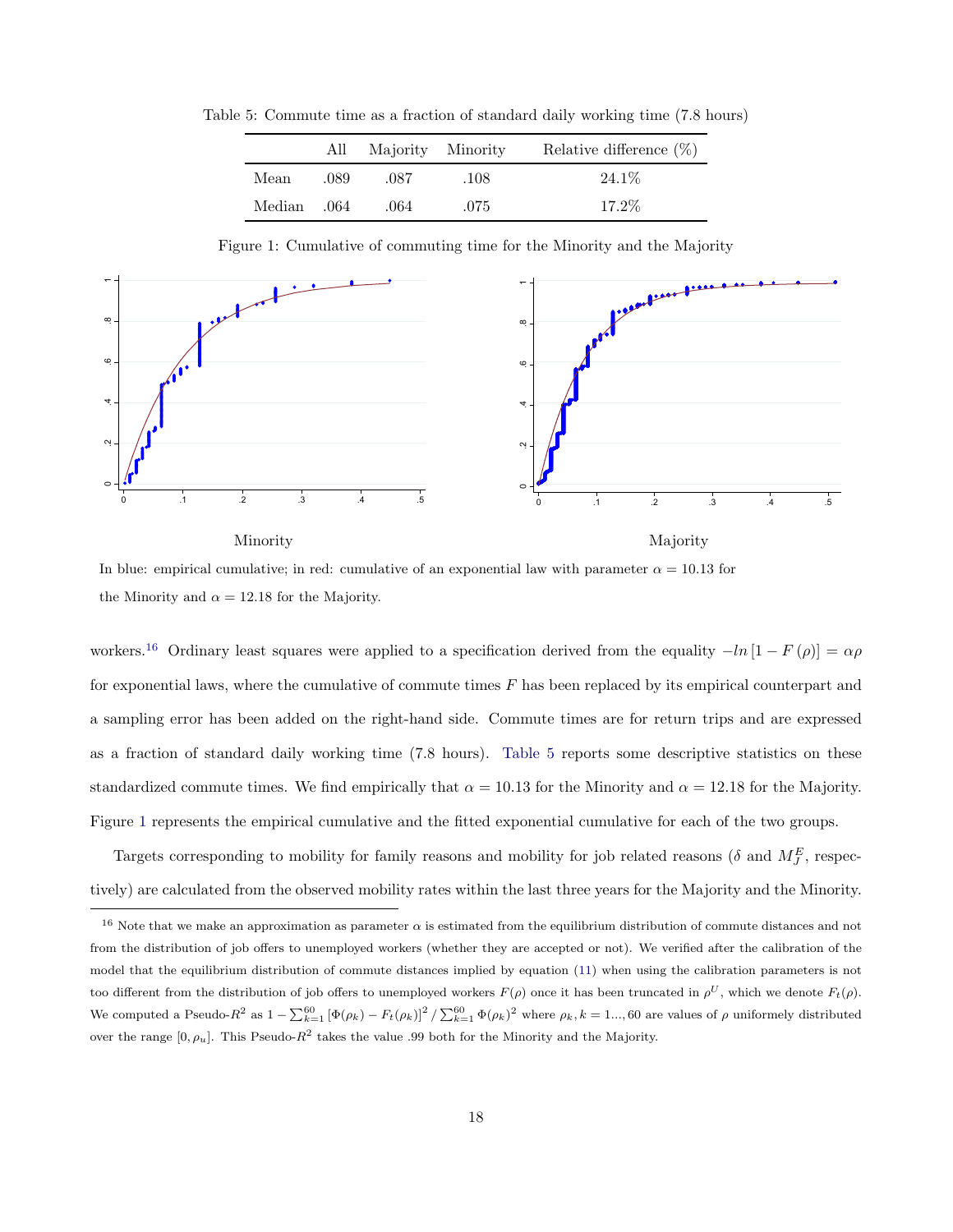| Type                 | Name                                    | Majority     | Minority  |
|----------------------|-----------------------------------------|--------------|-----------|
|                      | Taxes $t$                               | $.4\,$       | $\cdot$ 4 |
|                      | Transport cost $\tau$                   | .348         | .348      |
|                      | Labor market tightness $\theta$         | $\mathbf{1}$ | 1         |
| Parameters chosen    | Wage $w$                                | .634         | .515      |
|                      | Unemployment Insurance $b$              | .403         | .327      |
|                      | Productivity y                          | 1.0063       | .817      |
|                      | Mobility for family reason $\delta$     | .0045        | .0073     |
|                      | Exponential parameter offers $\alpha$   | 12.18        | 10.13     |
|                      | Scale param. labor matching $A$         | .2432        | .1871     |
|                      | Arrival rate housing offers $\lambda_H$ | .0171        | .0219     |
| Code determined      | Exogenous job destruction rate s        | .0104        | .0114     |
|                      | Total job separation rate $\sigma$      | .0142        | .0177     |
|                      | Vacancy cost $c$                        | 1.858        | .946      |
|                      | Unemployment rate $u$                   | .11          | .17       |
| Endogenous variables | Unemployment duration (months)          | 8.7          | 11.6      |
|                      | Mobility rate $M_I^E$                   | .0028        | .0035     |
|                      | Reservation distance $\rho^U$           | .0525        | .0609     |

<span id="page-18-0"></span>Table 6: Parameters of the model for the Majority and the Minority, France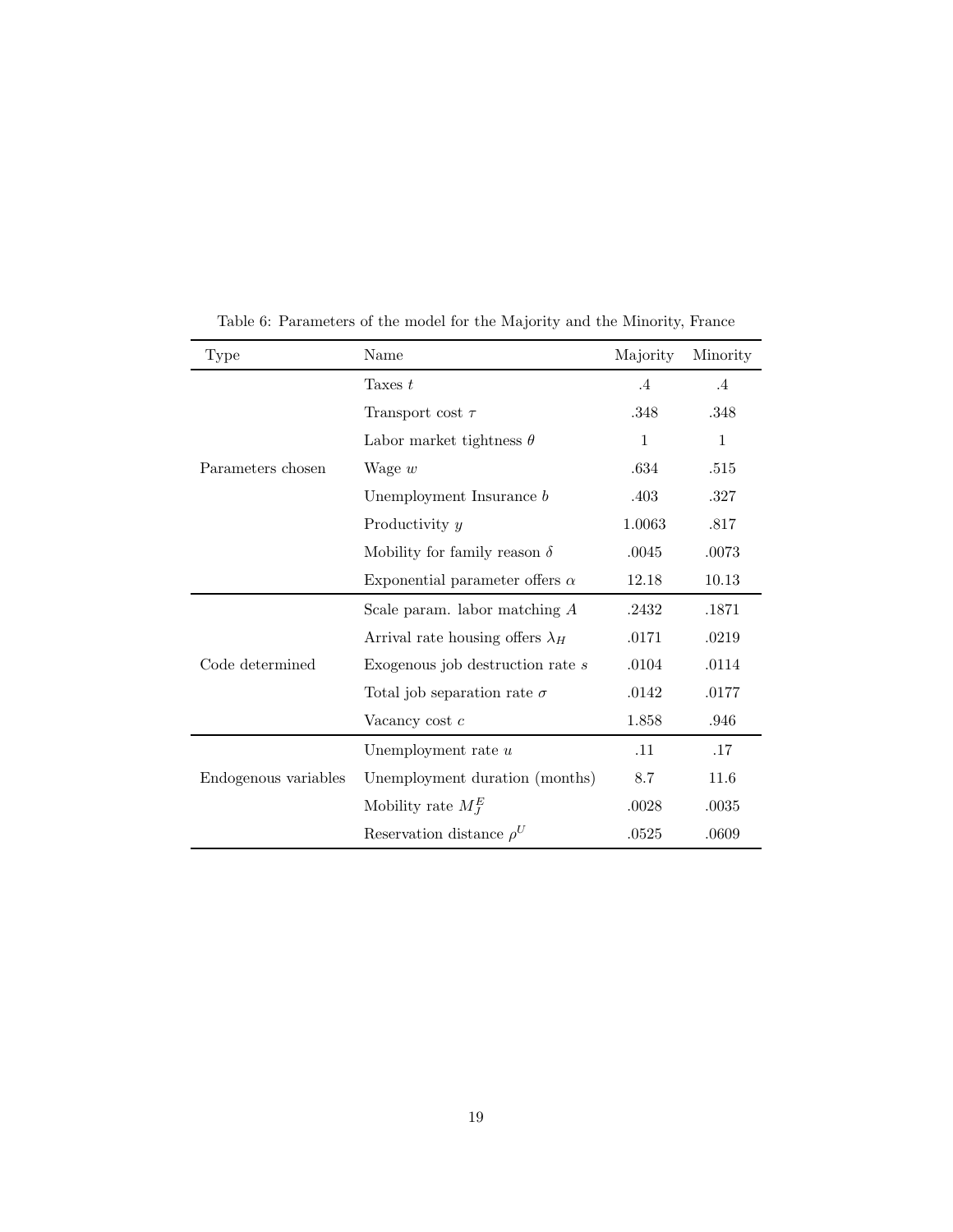For an exponential law, the probability of not moving for a family-related reason before a duration  $T_0$  is given by  $P(T>T_0) = e^{-\delta T_0}$ . As moving within the last three years is defined as having a housing tenure being 0, 1 or 2 years, there is some discretion in the value for  $T_0$  and we fix  $T_0 = 30$  months (ie. 2.5 years). The mobility rate for family-related reasons is 12.75% for the Majority and 19.73% for the Minority. It corresponds to a monthly parameter  $\delta$  given by  $-\ln(1-.1275)/30 = .0045$  for the Majority and  $-\ln(1-.1973)/30 = .0073$  for the Minority.

As regards to mobility for job-related reasons, we apply the same formulas. There are however two alternatives for the calculation of mobility rates for job-related reasons: in the first one, we define job-related reasons for any member of the household, and in the second one, we only consider job-related reasons for the surveyed worker (restricting the computation to the household head and possibly his partner). Under the first alternative, the mobility rates of the Majority and the Minority are respectively 8.10% and 9.87%. The corresponding mobility rates  $M_J^E$  are respectively  $-\ln(1-.0810)/30 = .0028$  and  $-\ln(1-.0987)/30 = .0035$ . We choose the first alternative, and use these values in the calibration.<sup>[17](#page-19-0)</sup>

The rate of exit from unemployment is given by  $p(\theta)F(\rho^U)$  with  $p(\theta) = A\theta^{0.5}$  where  $\theta$  is the labor market tightness and A is a scale parameter. Setting  $\theta = 1$  gives  $A = .2432$  for Majority workers and  $A = .1871$  for Minority workers. Together with the free-entry condition [\(Eq. 5\)](#page-14-1), this fixes a value for recruiting costs  $c$  after normalizing y for the two groups.

We also set some parameters common to the two groups. Labor tax rate is fixed at its value in France which is  $t = .4$ , see [Rupert and Wasmer](#page-33-0) [\(2012\)](#page-33-0). We also fix the transport cost  $\tau$  to a common value in the following way. Each hour of commute time has a utility cost supposed to be half the hourly wage of workers in line with [Small and](#page-33-7) [Verhoef](#page-33-7) [\(2006\)](#page-33-7). The median commuter spends 6.4% of the standard daily working time (7.8 hours) to commute as shown in [Table 5.](#page-17-1) Hence, the total median cost for the median commuter should be .064/2 expressed as a fraction of the wage, that is  $.064/2*(w/y).$ <sup>[18](#page-19-1)</sup> The total median cost is also calculated from the distribution of wage offers for the whole labour force. The median commuting distance is computed as  $\rho^m = ln(2)/\alpha_\ell$  with  $\alpha_\ell = 11.97$  the parameter of an exponential law fitting the distribution of commute times for the whole labour force. The total

<span id="page-19-0"></span><sup>&</sup>lt;sup>17</sup>Under the second alternative, the mobility rates of the Majority and the Minority are respectively 5.72% and 6.70%. The corresponding parameters  $M_{J}^{E}$  are respectively  $-ln(1-.0572)/30 = .0020$  and  $-ln(1-.0670)/30 = .0023$ .

<span id="page-19-1"></span><sup>&</sup>lt;sup>18</sup>Note that the ratio  $w/y$  is the same for the Minority and the Majority and equal to .63 by construction.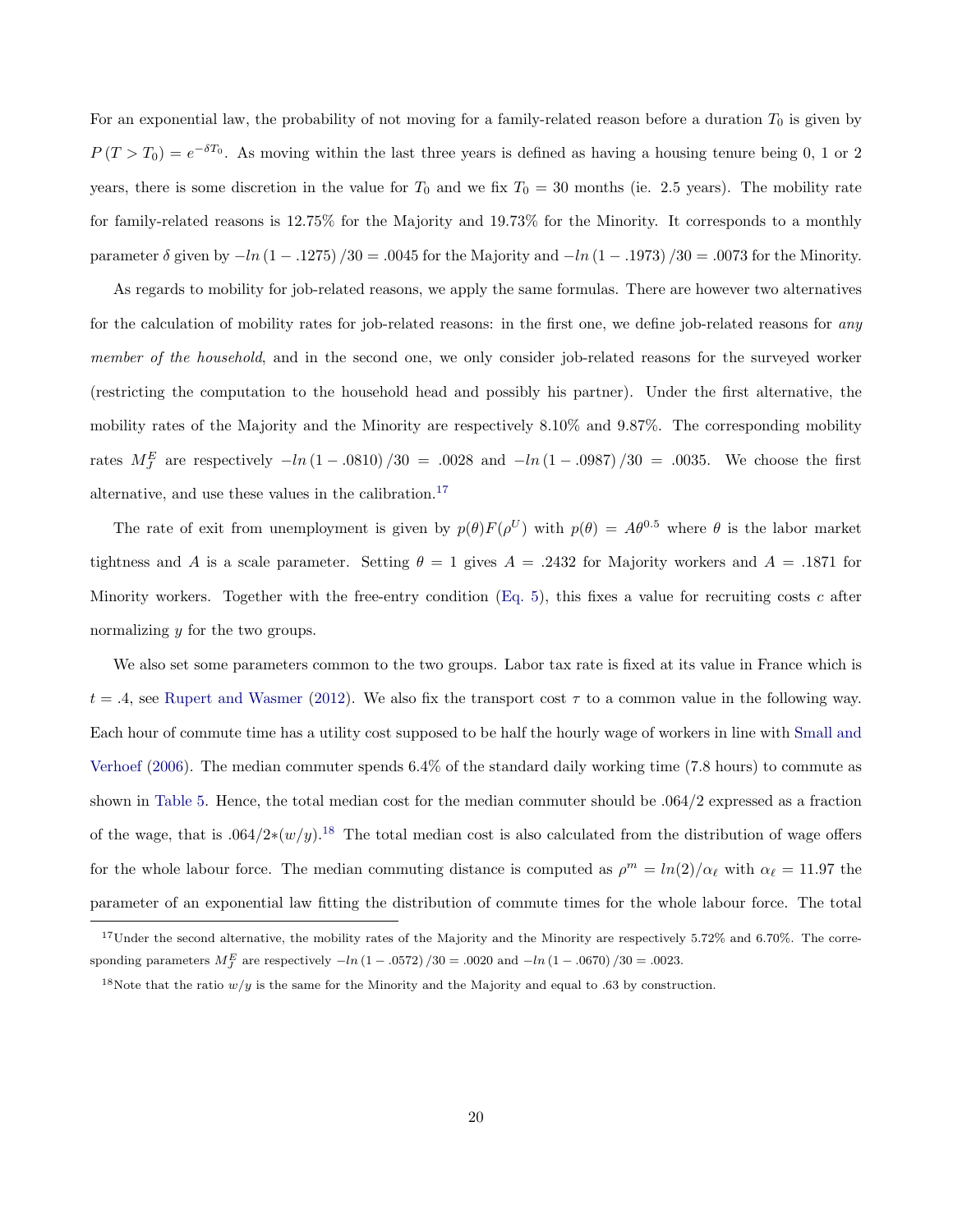cost incurred by the median commuter is therefore given by .064/2  $*(w/y) = \tau \rho^m$  or equivalently:

<span id="page-20-1"></span>
$$
\tau = \frac{.064/2 * (w/y)}{ln2/\alpha_{\ell}} = .3481. \tag{8}
$$

The program finds the parameters of the model given target unemployment rates of 11% for the Majority and 17% for the Minority, and target exit rates from unemployment to a job of  $p(\theta)F(\rho^U) = 1/8.7$  and  $1/11.6$ monthly for those two groups, thus fixing the job separation rate  $\sigma$  given that the unemployment rate verifies  $u = \sigma/(\sigma + p(\theta))$ . In addition, the program finds the housing arrival rate  $\lambda_H$  that is consistent with the target for mobility, given the reservation distance  $\rho^U$ , obtained from [\(Eq. 4\)](#page-14-0).

### <span id="page-20-2"></span>4.3 Findings

Findings for the benchmark case are given in [Table 6.](#page-18-0) Interestingly, whereas the arrival rate of housing offers,  $\lambda_H$ , is higher for the Minority than the Majority, the parameter of the commuting distribution  $\alpha$  is smaller. This means that Minority workers have more housing offers, but their housing offers are associated with longer commuting distances. A possible interpretation is that Minority workers get more housing offers because they are more often renters than Majority workers and put more efforts in looking for a dwelling to make housing adjustments, in particular in terms of location.[19](#page-20-0) However, because of their residential location and the spatial distribution of jobs, they get housing offers associated on average with larger commuting distances than Majority workers.

We also find that the reservation distance  $\rho^U$  is larger for the Minority suggesting that Minority workers are less choosy for commuting distances associated with housing offers.

Turning to labor market parameters, the scale parameter of the matching function A is smaller for the Minority than for the Majority. This result suggests that matching is less efficient for the Minority group possibly because of composition effects or discrimination. Jobs occupied by Minority workers are also more likely to be destroyed. In fact, the difference in the separation rate,  $\sigma$ , between the Minority and the Majority is even larger than the difference in job destruction rate s. This means that separations due to family shocks are more likely. As shown by [Eq. 3,](#page-14-2) this occurs both because family shocks  $\delta$  are more frequent for the Minority and because Minority workers are less choosy when receiving the housing offer related to the family shock. Finally, the vacancy cost  $c$  is lower for Minority workers, possibly because jobs that Minority workers occupy are of lower quality and their vacancy is less costly.

<span id="page-20-0"></span><sup>19</sup>Owners receive less offers because moving costs are high and they search less intensively for a new dwelling.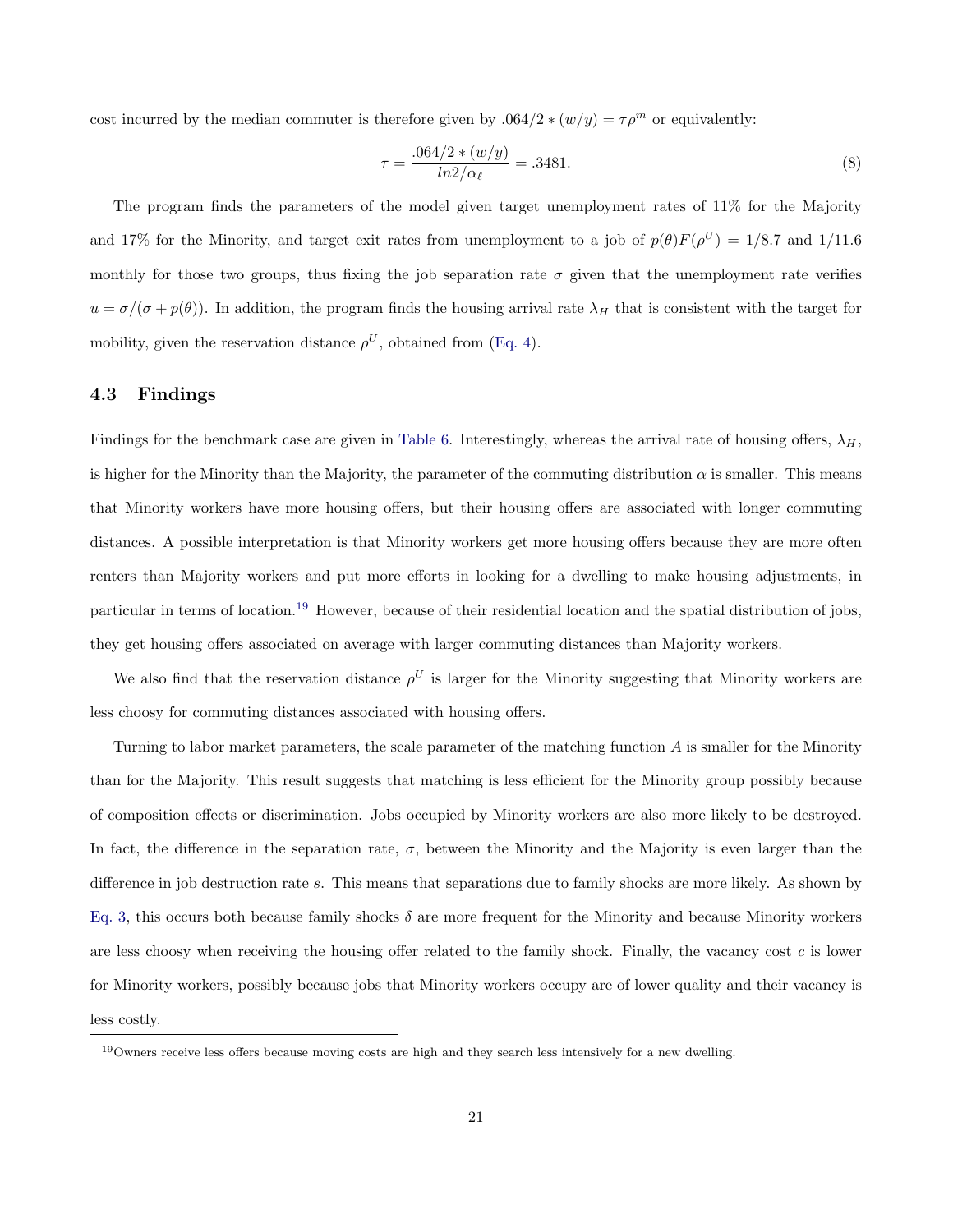We evaluate the effect on the unemployment rate u, reservation distance  $\rho^U$ , and mobility rate for job-related reasons  $M_J^E$  by changing sequentially the parameters from their value for the Minority to their value for the Majority. We focus on the unemployment rate which is our main variable of interest. We perform our decompositions of the difference in the unemployment rate between the Minority and the Majority as described in Section [3.4.](#page-15-0) These decompositions allow us to assess the respective importance of differences in labor market factors and differences in spatial factors. Among the labor market parameters, the only parameter which is supposed to be the same for the two groups is the matching efficiency  $\theta$ . The Minority and the Majority differ for the other parameters which are the labor productivity y, wage w, unemployment benefits b, job destruction rate s, matching efficiency  $A$ , job separation rate  $\sigma$  and vacancy cost c. Among spatial parameters, the commuting cost  $\tau$  is supposed to be the same for the two groups, such that the Minority and the Majority differ only in their arrival rate of housing offers  $\lambda_H$ and the parameter of the commuting distribution  $\alpha$ .

Results when changing the parameters from their value for the Majority to their value for the Minority are reported in Panel A of [Table 7](#page-23-0) and show that commuting distances play a significant role. When changing the parameter of the commuting distribution  $\alpha$ , the Minority unemployment rate decreases from 17.0% to 15.04%: thus, 1.96 percentage points of the six percentage points difference, or 32.7% of the unemployment gap is accounted for by less favorable housing offers in terms of commuting distance. Additionnally changing the arrival rate of housing offers  $\lambda_H$  to the (lower) value of the Majority compensate to some extent the differences in housing offers since it makes the unemployment rate raise again to 15.47%. Overall, the two parameters account for  $17 - 15.47 = 1.53$ points of the 6 points unemployment gap or 25.5% of the difference. Some labour parameters play a more important role. Indeed, changing the scale parameter of the matching function A affects the Minority unemployment rate significantly as it decreases to 12.67%. A change in the job destruction rate s also significantly affects the Minority unemployment rate as it decreases to 12.03%. Additionnally changing the wage, unemployment benefits and productivity decreases a lot the unemployment rate which is then 9.70%. The last column is then reached when the last parameters differing across groups (the vacancy posting costs and the family parameter  $\delta$ ) are equal to that of the Majority group. Since this raises the unemployment rate from 9.70% back to 11%.

Some comparative statics are also conducted changing sequentially the parameters from their value for Majority to their value for the Minority and results are reported in Panel B of [Table 7.](#page-23-0) Results confirm our previous findings, though with slightly different values. Applying the parameter of the commuting distribution  $\alpha$  of the Minority to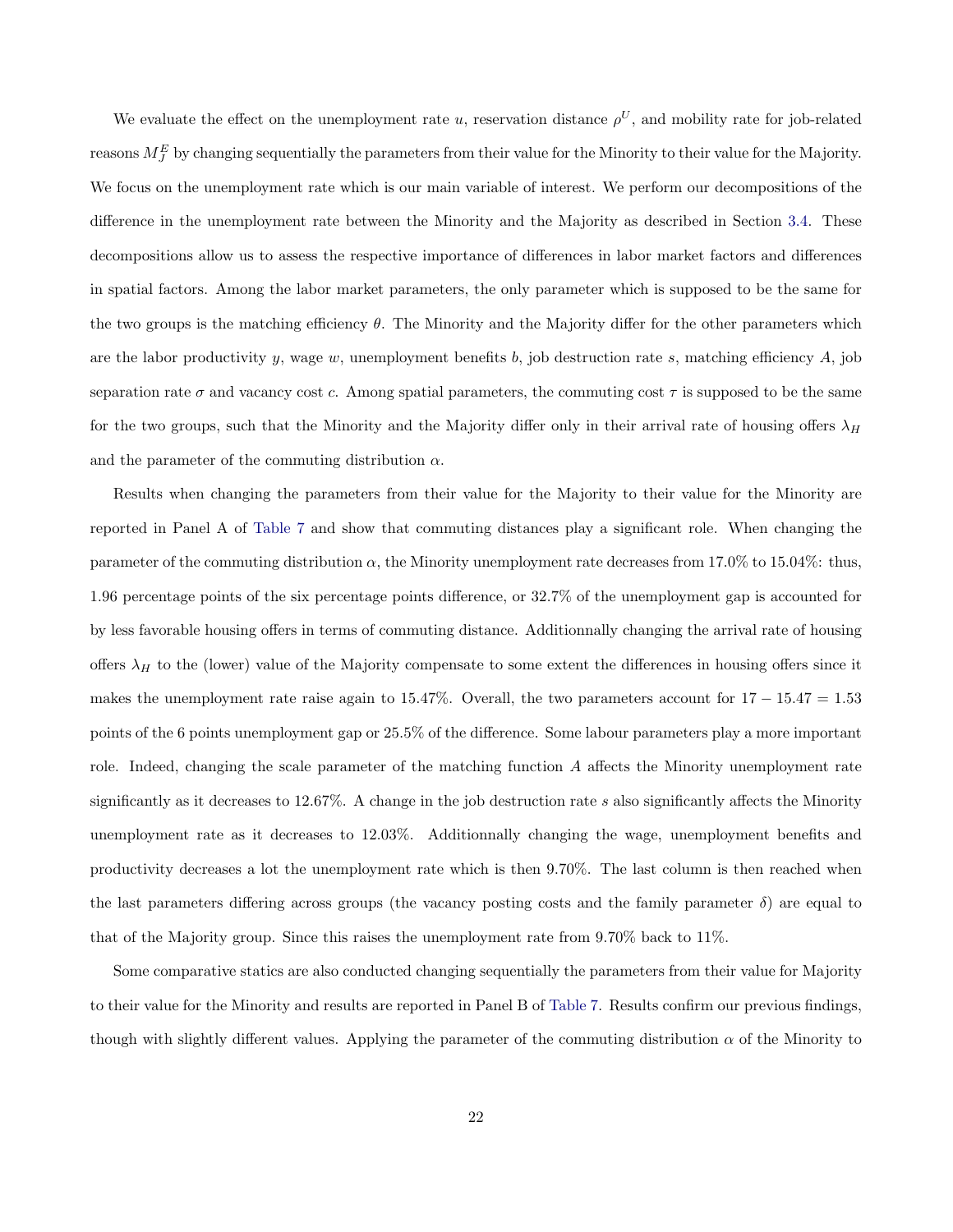the Majority raises unemployment from 11% to 12.42%, or 1.42 points of the unemployment gap, that is 23.7% of the gap. Raising the value of the arrival rate of offers to the value of the Minority decreases the unemployment rate to 12.04%. Here, the two parameters  $\alpha$  and  $\lambda_h$  account for 1.04 points of the total unemployment gap, that is 17.3%.

According to these comparative statics, there are differences in the commuting distances associated to housing offers which explain a significant part of the unemployment rate gap. The arrival rate of housing offers varies across groups to compensate for the differences in housing offers. That is, the Minority may be getting more housing offers but their offers would be associated to longer commuting distances. This may be due to search in different housing market segments or different search intensity with search intensity being endogenous; however, we leave this for future research. [Bouvard](#page-31-9) et al. [\(2009b\)](#page-31-9) would rationalize our finding with the progressive sectoral shift in France from industrial jobs close to dwellings of immigrants to service jobs in cities that immigrants cannot easily access.

Overall, although labor factors play a major role, spatial factors play a significant role in this benchmark specification, between 17% and 25.5% of the unemployment gap, depending on the decomposition exercise which is considered. The next Section is devoted to an assessment of the robustness of this result.

### <span id="page-22-0"></span>5 Alternative specifications

So far, we have considered that commuting costs are the same across groups. In this section we relax this strong assumption and do robustness checks on the values of parameters  $\alpha$ . We finally assess whether results are stable when we change the wage gap between the Minority and the Majority, as well as the elasticity of wages with respect to taxes.

The Minority and the Majority may not have access to the same transportation modes, and this can generate a difference in transport costs between the two groups. As a consequence, we now consider the case where the Minority and the Majority have different transport costs evaluating formula [\(8\)](#page-20-1) with the value of  $\alpha$  specific to each group, which gives:  $\tau = .3542$  for the Majority and  $\tau = .2946$  for the Minority. All other parameters are the same as in the previous Section. This changes the parameter estimates and leads to the decompositions given in Panel A of [Table 8.](#page-25-0) The conclusions we drew from [Table 6](#page-18-0) remain the same.

The parameter of the commuting distribution  $\alpha$  is estimated on a relatively small sample for the Minority,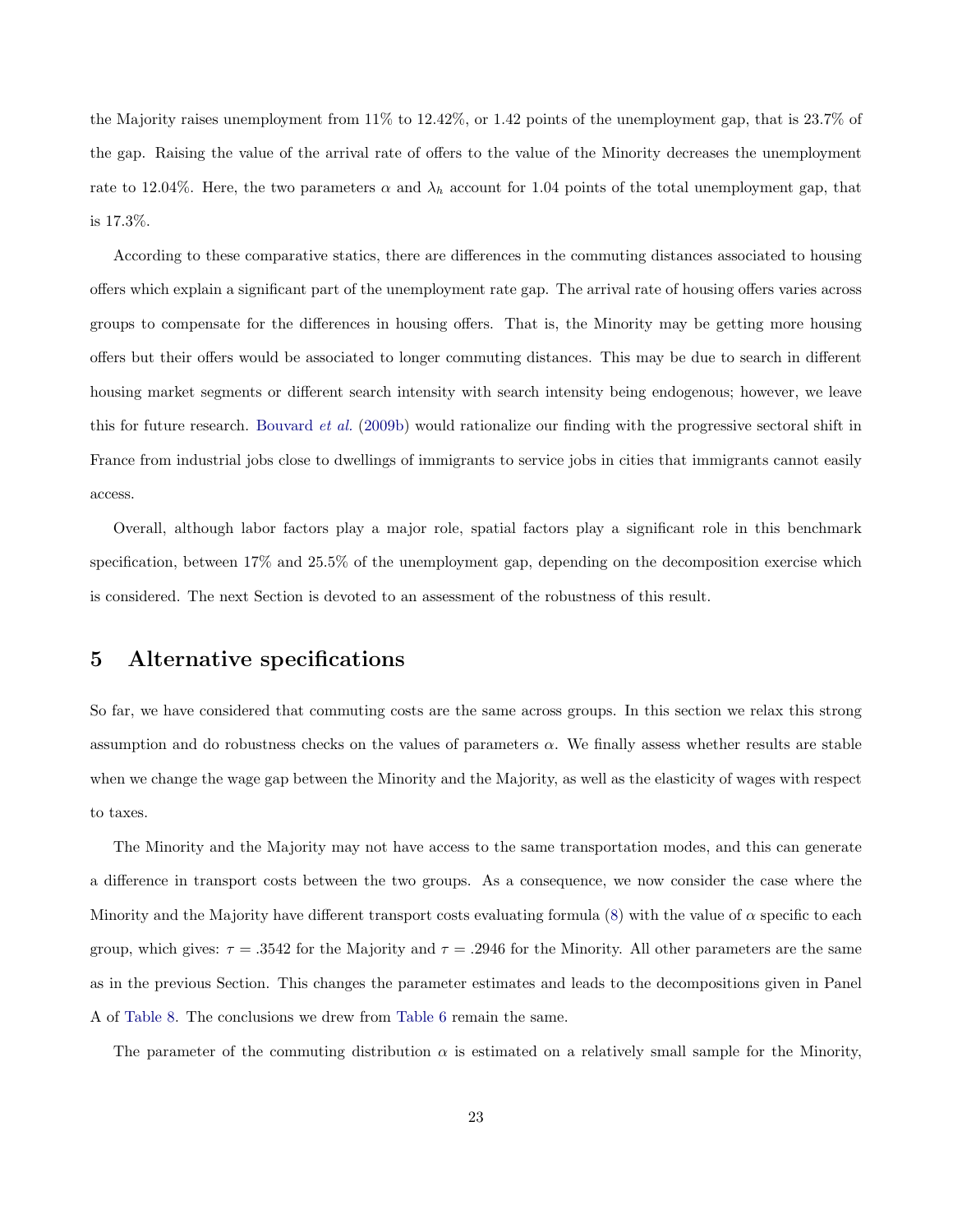| Panel A: From Minority to Majority      |          |                 |                    |            |            |                  |          |
|-----------------------------------------|----------|-----------------|--------------------|------------|------------|------------------|----------|
|                                         | Minority | Change $\alpha$ | Change $\lambda_h$ | Change $A$ | Change $s$ | Change $b, w, y$ | Majority |
| Commute distribution parameter $\alpha$ | 10.13    | 12.18           | 12.18              | 12.18      | 12.18      | 12.18            | 12.18    |
| Arrival rate housing offers $\lambda_H$ | .0219    | .0219           | .0171              | .0171      | .0171      | .0171            | .0171    |
| Scale parameter matching $A$            | .1871    | .1871           | .1871              | .2432      | .2432      | .2432            | .2432    |
| Job destruction rate s                  | .0114    | .0114           | .0114              | .0114      | .0104      | .0104            | .0104    |
| Unemployment rate $u$                   | .1700    | .1504           | .1547              | .1267      | .1203      | .0970            | .1100    |
| % of Unemp. Gap reached                 | $\theta$ | 32.7            | 25.5               | 72.1       | 82.8       | 121.7            | 100      |
| Reservation distance $\rho^U$           | .0609    | .0558           | .0546              | .0452      | .0438      | .0447            | .0525    |
| Mobility rate $M_I^E$                   | .0035    | .0037           | .0029              | .0026      | .0025      | .0025            | .0028    |

<span id="page-23-0"></span>Table 7: Comparative Statics from Minority parameters to Majority parameters and vice-versa, France\*

### Panel B: From Majority to Minority

|                                         | Majority | Change $\alpha$ | Change $\lambda_h$ | Change $A$ | Change $s$ | Change $b, w, y$ | Minority |
|-----------------------------------------|----------|-----------------|--------------------|------------|------------|------------------|----------|
| Commute distribution parameter $\alpha$ | 12.18    | 10.13           | 10.13              | 10.13      | 10.13      | 10.13            | 10.13    |
| Arrival rate housing offers $\lambda_H$ | .0171    | .0171           | .0219              | .0219      | .0219      | .0219            | .0219    |
| Scale parameter matching A              | .2432    | .2432           | .2432              | .1871      | .1871      | .1871            | .1871    |
| Job destruction rate s                  | .0104    | .0104           | .0104              | .0104      | .0114      | .0114            | .0114    |
| Unemployment rate $u$                   | .1100    | .1242           | .1204              | .1470      | .1569      | .1949            | .1700    |
| % of Unemp. Gap reached                 | $\theta$ | 23.6            | 17.3               | 61.6       | 78.1       | 141.5            | 100      |
| Reservation distance $\rho^U$           | .0525    | .0577           | .0591              | .0719      | .0745      | .0717            | .0609    |
| Mobility rate $M_I^E$                   | .0028    | .0026           | .0033              | .0038      | .0039      | .0038            | .0035    |

\*Note:  $\alpha$  is the parameter of the exponential distribution of commute offers;  $\lambda_H$  is the arrival rate of housing offers;

s is the job destruction rate; b is unemployment insurance; w is the wage; y is productivity; A is the scale parameter of the matching function.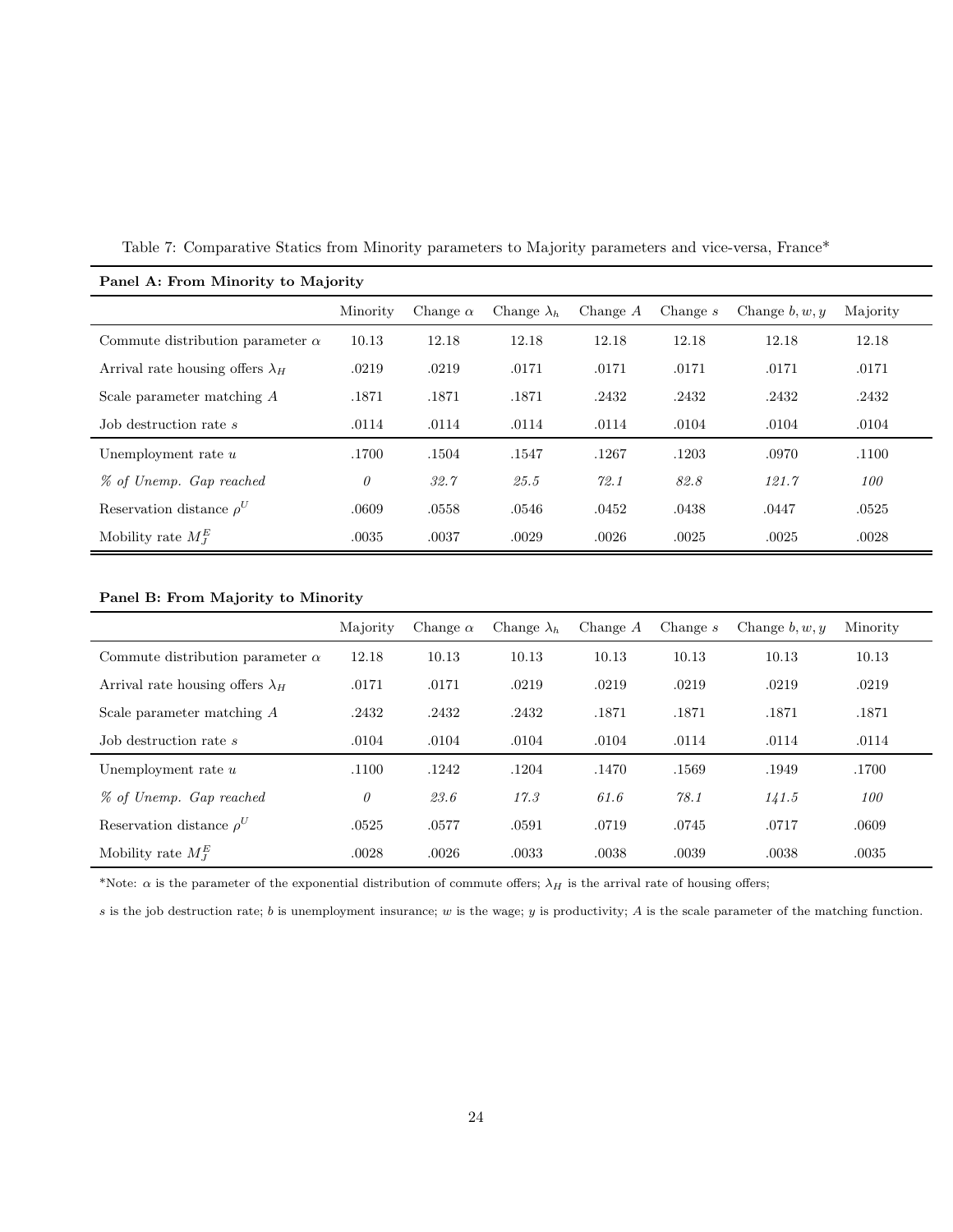affecting the accuracy of the estimator as can be seen from its standard deviation. Indeed, we find for the Minority  $\alpha = 10.13(.12)$  whereas we have for the Majority  $\alpha = 12.18(.016)$ . Therefore, we re-estimate the model to assess the robustness of our results when varying the value of  $\alpha$  for the Minority and using either  $\alpha = 10.13 - 0.12 = 10.01$ or  $\alpha = 10.13 + 0.12 = 10.25$ . The parameter for the Majority is kept the same, the decompositions are in Panel B and C of [Table 8;](#page-25-0) again, our main conclusions remain unaltered.

Next, we vary the elasticity of the response of gross and net wages: recall that we assumed the labor cost increase caused by tax to be  $\varepsilon t$  and the net wage decrease to be  $(1 - \varepsilon)t$ . We now only report the fraction of the unemployment gap that can be explained by a change in  $\alpha$  and a cumulated change in both  $\alpha$  and  $\lambda_h$  for both decomposition exercises. The benchmark value of  $\varepsilon$  is .35. Below .15 the code did not converge, because we reached a corner solution where all the wage offers to the Minority are accepted. However, over the range .15 to .65, the results of the decomposition exercise are very stable as shown in Panel A of [Table 9,](#page-26-0) and if anything, the role of spatial factors in the determination of unemployment increases as  $\varepsilon$  decreases.

The next table investigates the effect of alternative values of the wage gap between the Majority and the Minority, also reflected in unemployment benefits and productivity. Our benchmark value is derived from the gross log-wage gap, 20.8%, which is given by [Table 2,](#page-7-0) column (1). We now vary this gap from the lowest value in the table, 15.6%, which is reached in column (3) when controlling for demographic factors and diplomas, up to 26%. Comparative static results reported in Panel B of [Table 9](#page-26-0) are very similar to those obtained in the benchmark case regarding the fraction of the unemployment rate gap explained with the differences in the commuting distribution parameter and in the arrival rate in housing offers between the Minority and the Majority.

### <span id="page-24-0"></span>6 Comparison with the US

The calibration exercise is replicated for the US to study the unemployment rate difference between Blacks and Whites, with the values of the unemployment rate in 2011, the median unemployment duration in 2011 and the 2010-2011 Census mobility rates. Commute time data comes from the US Census American Community Survey.[20](#page-24-1) Note that while we use the terms Majority and Minority for the French data our analysis for the US covers only Whites and Blacks. A Mincerian regression analogous to those in Table 2 delivers a hourly wage premium to white

<span id="page-24-1"></span><sup>&</sup>lt;sup>20</sup>Data are available as frequencies in commute time brackets. Therefore, we computed the commute time parameter  $\alpha$  for Blacks and for Whites using moment conditions based on the cumulative of the exponential law rather than linear regressions.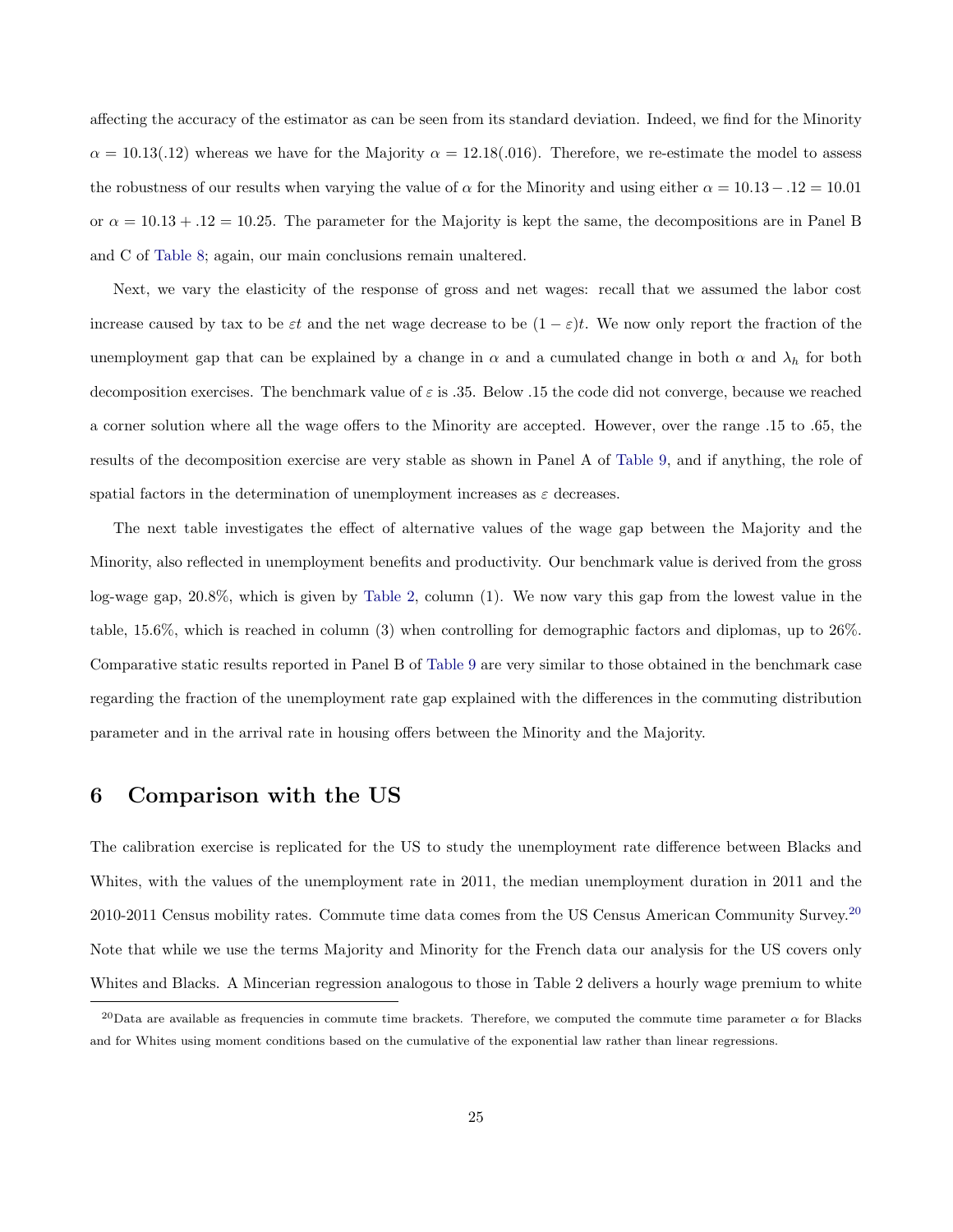<span id="page-25-0"></span>Table 8: Comparative Statics using alternative values of transport cost parameter and commute time parameter for the Minority, France

| Panel A: Heterogenous transport costs      |                |                 |                    |            |            |                  |          |
|--------------------------------------------|----------------|-----------------|--------------------|------------|------------|------------------|----------|
| From Minority to Majority                  | Minority       | Change $\alpha$ | Change $\lambda_h$ | Change $A$ | Change $s$ | Change $w, b, y$ | Majority |
| Unemployement rate $u$                     | .17            | .1509           | .1529              | .1133      | .1065      | .0859            | .11      |
| % of Unemp. Gap reached                    | 0              | 31.9            | 28.5               | 94.5       | 105.8      | 140.2            | 100      |
| From Majority to Minority                  | Majority       | Change $\alpha$ | Change $\lambda_h$ | Change A   | Change $s$ | Change $w, b, y$ | Minority |
| Unemployment rate $u$                      | .11            | .1242           | .1226              | .1654      | .1785      | .2214            | .170     |
| % of Unemp. Gap reached                    | 0              | 23.7            | 21.0               | 92.3       | 114.2      | 185.7            | 100      |
| Panel B: $\alpha = 10.01$ for the Minority |                |                 |                    |            |            |                  |          |
| From Minority to Majority                  | Minority       | Change $\alpha$ | Change $\lambda_h$ | Change $A$ | Change $s$ | Change $w, b, y$ | Majority |
| Unemployment rate $u$                      | .17            | .1491           | .1536              | .1267      | .1203      | .0970            | .11      |
| % of Unemp. Gap reached                    | 0              | 34.8            | 27.3               | 72.2       | 82.8       | 121.7            | 100      |
| From Majority to Minority                  | Majority       | Change $\alpha$ | Change $\lambda_h$ | Change $A$ | Change $s$ | Change $w, b, y$ | Minority |
| Unemployment rate $u$                      | .11            | .1252           | .1212              | .1470      | .1567      | .1947            | .170     |
| % Fraction of Unemp. Gap reached           | $\theta$       | 25.3            | 18.6               | 61.6       | 77.9       | 141.2            | 100      |
| Panel C: $\alpha$ =10.25 for the Minority  |                |                 |                    |            |            |                  |          |
| From Minority to Majority                  | Minority       | Change $\alpha$ | Change $\lambda_h$ | Change $A$ | Change $s$ | Change $w, b, y$ | Majority |
| Unemployment rate $u$                      | .17            | .1516           | .1558              | .1268      | .1203      | .0970            | .11      |
| % of Unemp. Gap reached                    | $\overline{0}$ | 30.7            | 23.7               | 72.0       | 82.8       | 121.7            | 100      |
| From Majority to Minority                  | Majority       | Change $\alpha$ | Change $\lambda_h$ | Change $A$ | Change $s$ | Change $w, b, y$ | Minority |
| Unemployment rate $u$                      | .11            | .1232           | .1196              | .1470      | .1570      | .1950            | .170     |
| % of Unemp. Gap reached                    | 0              | 22.0            | 16.0               | 61.6       | 78.4       | 141.7            | 100      |

Note:  $\alpha$  is the parameter of the exponential distribution of commute offers;  $\lambda_H$  is the arrival rate of housing offers;

 $s$  is the job destruction rate;  $b$  is unemployment insurance;  $w$  is the wage;  $y$  is productivity;  $A$  is the scale parameter of the matching function.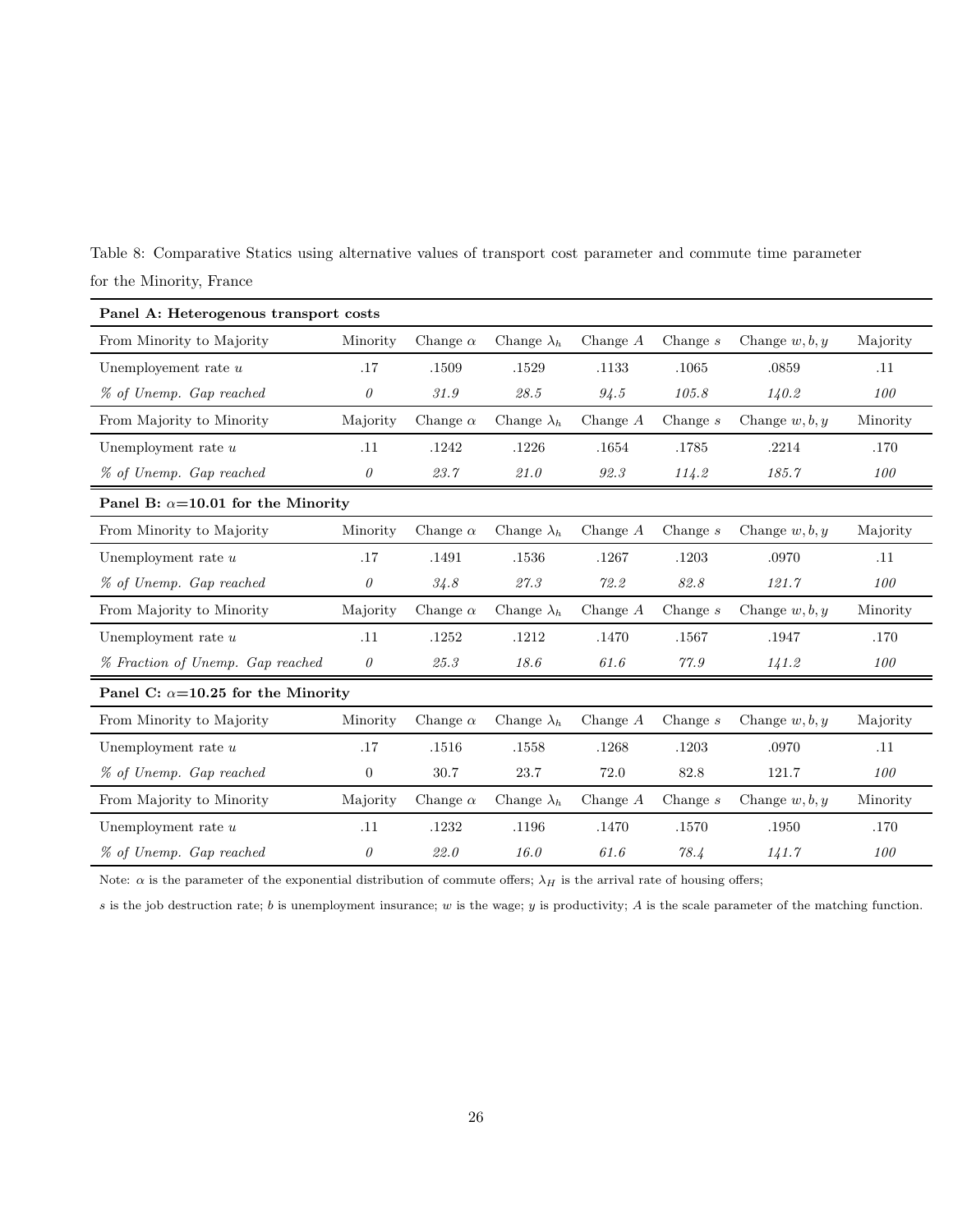| Panel A: Alternative values for $\varepsilon$                              |                 |      |      |      |      |      |      |
|----------------------------------------------------------------------------|-----------------|------|------|------|------|------|------|
| Value of $\varepsilon$                                                     | $\langle .15^a$ | .15  | .25  | .35  | .45  | .55  | .65  |
| Minority to Majority                                                       |                 |      |      |      |      |      |      |
| Fraction of Unemp. Gap reached: changing $\alpha$ (%)                      | na              | 36.5 | 34.6 | 32.7 | 30.9 | 29.1 | 27.4 |
| Fraction of Unemp. Gap reached: changing both $\alpha$ and $\lambda_H$ (%) | na              | 27.9 | 26.7 | 25.5 | 24.2 | 23.0 | 21.7 |
| Majority to Minority                                                       |                 |      |      |      |      |      |      |
| Fraction of Unemp. Gap reached: changing $\alpha$ (%)                      | na              | 26.7 | 25.1 | 23.6 | 22.2 | 20.9 | 19.6 |
| Fraction of Unemp. Gap reached: changing both $\alpha$ and $\lambda_H$ (%) | na              | 19.0 | 18.2 | 17.3 | 16.4 | 15.5 | 14.6 |
|                                                                            |                 |      |      |      |      |      |      |
| Panel B: Alternative values for wage gap                                   |                 |      |      |      |      |      |      |
| Value of $ln(Majority wage/Minority wage)$                                 |                 |      | .156 | .185 | .208 | .23  | .26  |
| Minority to Majority                                                       |                 |      |      |      |      |      |      |
| Fraction of Unemp. Gap reached: changing $\alpha$ (%)                      |                 |      | 32.5 | 32.6 | 32.7 | 32.8 | 33.0 |
| Fraction of Unemp. Gap reached: changing both $\alpha$ and $\lambda_H$ (%) |                 |      | 26.3 | 25.9 | 25.5 | 25.1 | 24.6 |
| Majority to Minority                                                       |                 |      |      |      |      |      |      |
| Fraction of Unemp. Gap reached: changing $\alpha$ (%)                      |                 |      | 23.6 | 23.6 | 23.6 | 23.6 | 23.6 |

<span id="page-26-0"></span>Table 9: Comparative Statics using alternative values for  $\varepsilon$  and wage gap, France

Note: Columns corresponding to the benchmark are in bold. <sup>a</sup>: Reach a corner solution with  $\rho_U = 0$ .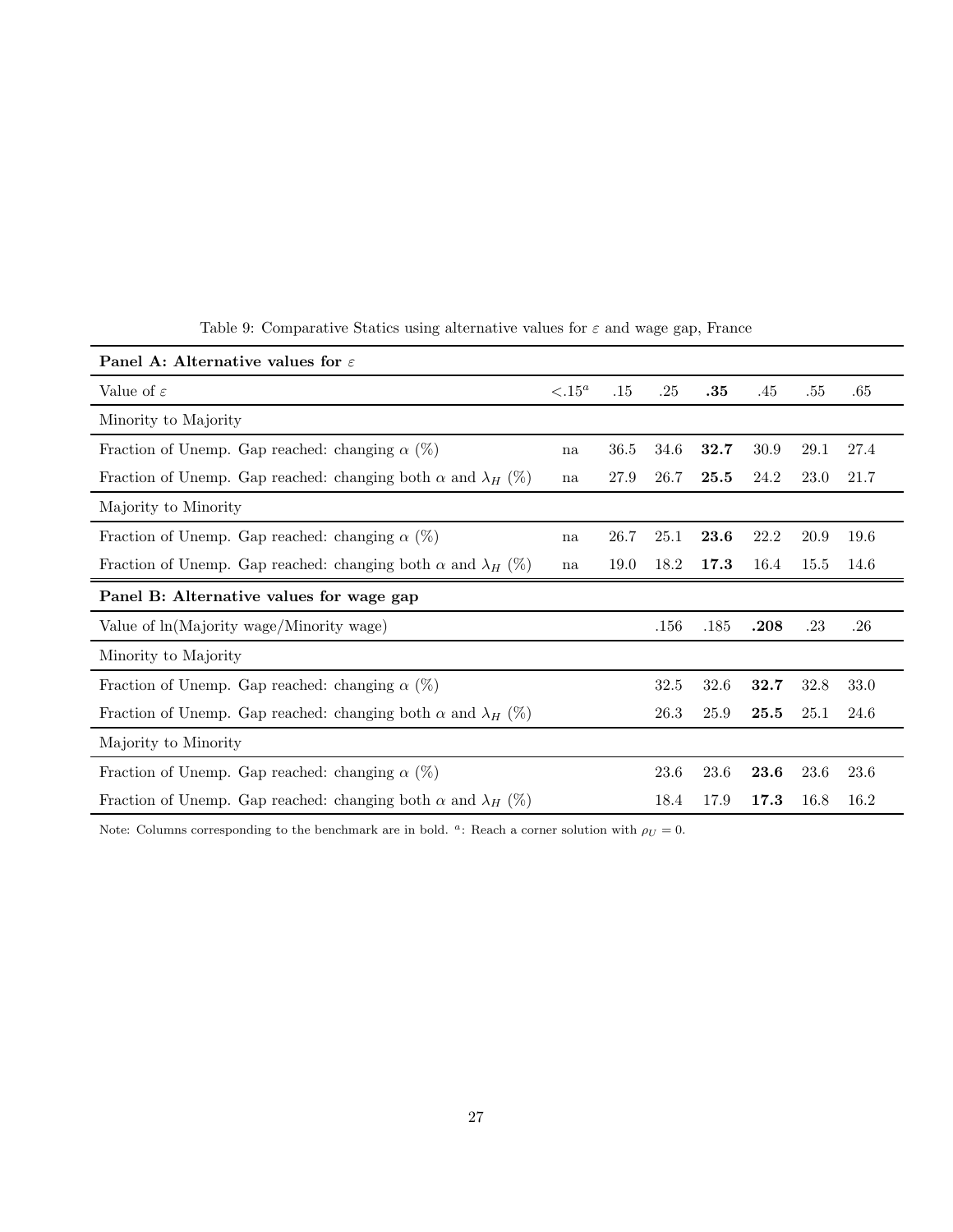| Type                 | Name                                    | Whites  | <b>Blacks</b> |
|----------------------|-----------------------------------------|---------|---------------|
| Parameters chosen    | Taxes $t$                               | $.4\,$  | $.4\,$        |
|                      | Unemployment Insurance b                | .4079   | .3336         |
|                      | Transport cost $\tau$                   | .3481   | .3481         |
|                      | Wage $w$                                | .6424   | .5251         |
| Normalization        | Productivity y                          | 1.0196  | .8340         |
|                      | Labor market tightness $\theta$         | 1       | $\mathbf{1}$  |
| Parameters from data | Mobility for family reason $\delta$     | .0066   | .0101         |
|                      | Exponential parameter offers $\alpha$   | 14.05   | 12.17         |
|                      | Mobility rate $M_I^E$                   | .001757 | .001785       |
| Code determined      | Scale param. labor matching $A$         | .2368   | .2179         |
|                      | Arrival rate housing offers $\lambda_H$ | .0111   | .0099         |
|                      | Exogenous job destruction rate $s$      | .0032   | .0123         |
|                      | Total job separation rate $\sigma$      | .0089   | .0208         |
|                      | Vacancy cost $c$                        | 2.5075  | 1.0179        |
| Endogenous variables | Unemployment rate $u$ (sept 2011)       | 7.7     | 16.6          |
|                      | Unemployment duration (months, 2010)    | 9.35    | 9.55          |
|                      | Reservation distance $\rho^U$           | .0428   | .0538         |

Table 10: Parameters for Whites and Blacks (U.S.) with the same benefits and tax system as in Europe

workers as compared to black workers that is close to that of France, that is 20.1% in the US. We will use this value in the US calibration. As a first pass, we also use the same tax rate, unemployment insurance and transport costs as in France, to focus on the role of different unemployment and mobility targets and progressively relax these values.

The calibration parameters obtained present some similarities with those of France: the search cost, for instance, is higher for Majority workers than for Minority workers. Here however, the arrival rate of housing offers  $\lambda_h$  turns out to be lower: therefore, the two parameters reinforce each other in generating racial differences in unemployment rates. The total racial difference to be explained in the US is 16.6%-7.7%= 8.9%. However, the share explained by the spatial parameters is actually smaller than in France, since, depending on the decomposition, these parameters explain either  $(8.60-7.7)/8.9=10.1\%$  in the first decomposition, or  $(16.6-15.05)/8.9=17.5\%$  in the second decomposition.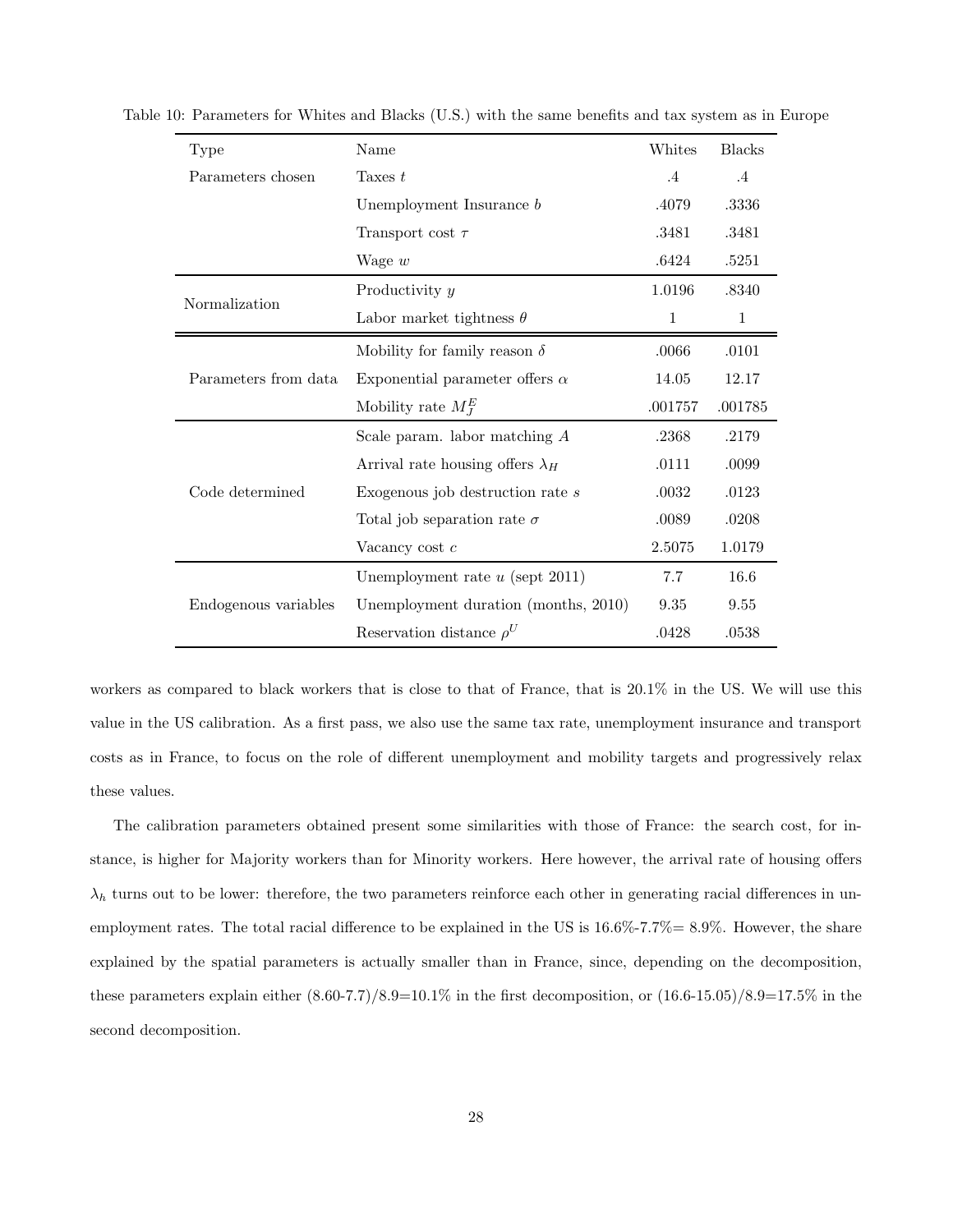| From White to Black parameters        | Whites        | Change $\alpha$ | Change $\lambda_h$ | Change $A$ | Change s   | Change $w, b, y$ | <b>Blacks</b> |
|---------------------------------------|---------------|-----------------|--------------------|------------|------------|------------------|---------------|
| Unemployement rate $u$                | .077          | .850            | .0860              | .0914      | .1715      | .2104            | .166          |
| Fraction of Unemp. Gap reached $(\%)$ | 0             | 9.0             | 10.1               | 16.2       | 106.2      | 149.9            | 100           |
| From Black to White parameters        | <b>Blacks</b> | Change $\alpha$ | Change $\lambda_h$ | Change $A$ | Change $s$ | Change $w, b, y$ | Whites        |
| Unemployement rate $u$                | .166          | .1515           | .1505              | .1410      | .0872      | .0707            | .077          |
| Fraction of Unemp. Gap reached $(\%)$ | 0             | 16.3            | 17.5               | 28.1       | 88.5       | 107.1            | 100           |

Table 11: Comparative Statics from Whites to Blacks and vice-versa, US

Next, we change the values of unemployment benefits and taxes. For unemployment benefits, we choose a lower range, from  $b = .3$  to  $.25$  instead of  $b = .4$ . For taxes, we choose a range of  $.25$  to  $.4$ . We obtain the results in [Table 12](#page-29-0) which roughly confirms the message of the previous table: the share of the ethnic unemployment gap explained by spatial factors remains limited, in a range of 8% to 17.6% of the total difference across groups. Convergence problems arise with lower values of taxes and benefits, since the unemployment rate and unemployment duration to be matched by the model are relatively large due to the specific period retained which is year 2011.

Our decomposition exercises show that there are differences between France and the US that are not related to differences in institutional parameters. Whereas, in the two countries, the unemployment rate gap between the Majority and the Minority is explained to some extent by ethnic differences in the distribution of commute distances, mobility plays a different role. In France, higher commute distances for the Minority are mitigated by a mobility rate which is higher than that of the Majority. By contrast, in the US, higher commute distances for the Minority are reinforced by a lower mobility rate. In the two countries, though, calibrations imply that ethnic differences in commute offers explain about two percentage points of the ethnic unemployment rate gap. In addition, in the US, blacks have a separation rate which is four times higher than that of whites, and differences in the labor market parameters between the two groups imply a larger ethnic unemployment rate gap than in France. This leads to a lower fraction of the unemployment gap explained by spatial parameters in the US, and a larger contribution of the labor parameters.

## <span id="page-28-0"></span>7 Concluding Comments

To better understand the relationship of housing and labor markets we construct an integrated model of unemployment and mobility that can be calibrated to assess the extent to which the unemployment rate is related to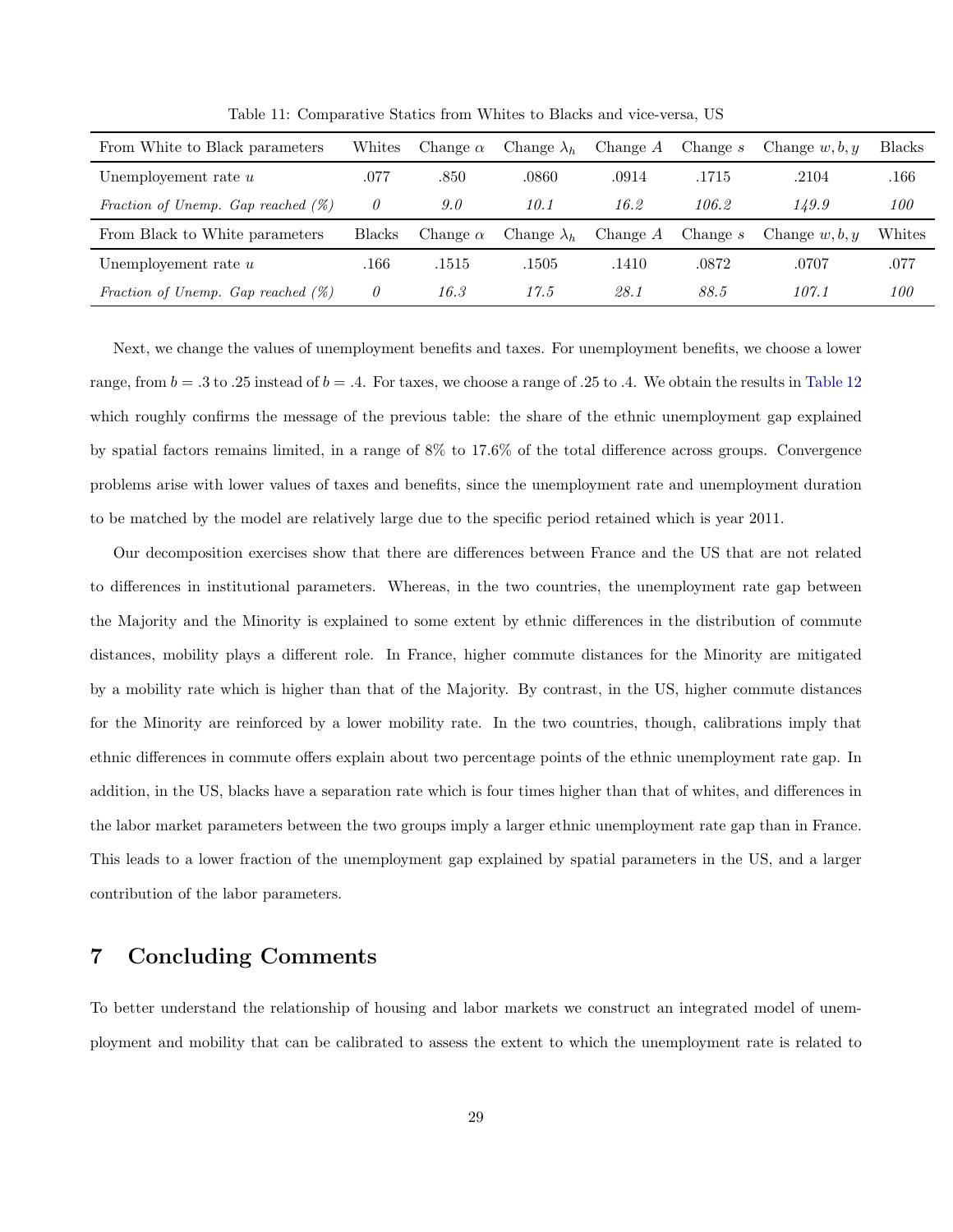|                                                                  | Different values of benefits b |      |      |      | Different values of taxes |      |      |      |
|------------------------------------------------------------------|--------------------------------|------|------|------|---------------------------|------|------|------|
|                                                                  | $.25^a$                        | .30  | .35  | .40  | .40                       | .35  | .30  | .25  |
| Majority to Minority                                             |                                |      |      |      |                           |      |      |      |
| Fraction of the gap reached with a change in $\alpha$ (%)        | na                             | 7.7  | 8.4  | 9.0  | 9.0                       | 8.7  | 8.5  | 8.2  |
| Fraction of the gap reached: change $\alpha$ and $\lambda_H$ (%) | na                             | 8.4  | 9.2  | 10.4 | 10.4                      | 9.7  | 9.4  | 9.0  |
| Majority to Minority                                             |                                |      |      |      |                           |      |      |      |
| Fraction of the gap reached with a change in $\alpha$ (%)        |                                | 13.0 | 14.6 | 16.1 | 16.1                      | 15.6 | 14.9 | 14.2 |
| Fraction of the gap reached: change $\alpha$ and $\lambda_H$ (%) |                                | 13.6 | 15.4 | 17.6 | 17.6                      | 16.6 | 15.8 | 15.0 |

<span id="page-29-0"></span>Table 12: Comparative Statics from Minority parameters to Majority parameters, alternative values of benefits and taxes, US

Note: Columns corresponding to the benchmark are in bold. <sup>a</sup>: Reach a corner solution with  $\rho_U = 0$ .

labor market factors and spatial factors.

Based on calibrations of the model, we develop a decomposition of the unemployment rate gap between the Majority and a Minority, both in France and the US. We find that the effect of differences between groups in spatial factors is significant: it generates an unemployment rate difference of about 1 to 1.5 percentage points both in France and the US. Since the gap itself is 6 percentage points in France and 8.9 percentage points in the US, differences in spatial factors represent 17% to 25% of the unemployment rate gap in France, and 10% to 17.5% of the gap in the US.

The significant impact of spatial factors in explaining the unemployment rate gap between the Majority and the Minority in France is due to differences in commuting distances related to housing offers, that is, access to housing offers close enough to the locations of jobs, or reciprocally, access to job offers close enough to housing. This may be related to spatial mismatch as, in France, it is well known that areas located far from jobs, often referred to as "quartiers sensibles", are prone to major difficulties such as high unemployment, lack of social integration and crime.

Differences in these commuting distances accounts for a large fraction of the unemployment rate gap. The Minority receives more frequent offers, such that additionally taking into account differences in the arrival rate of housing offers reduces the contribution of spatial factors to explaining the unemployment rate gap. Overall, we still conclude that labor market factors remain the main explanation for the higher unemployment rate of Africans.

More generally, we believe that our methodology can be replicated to address additional issues in which labor and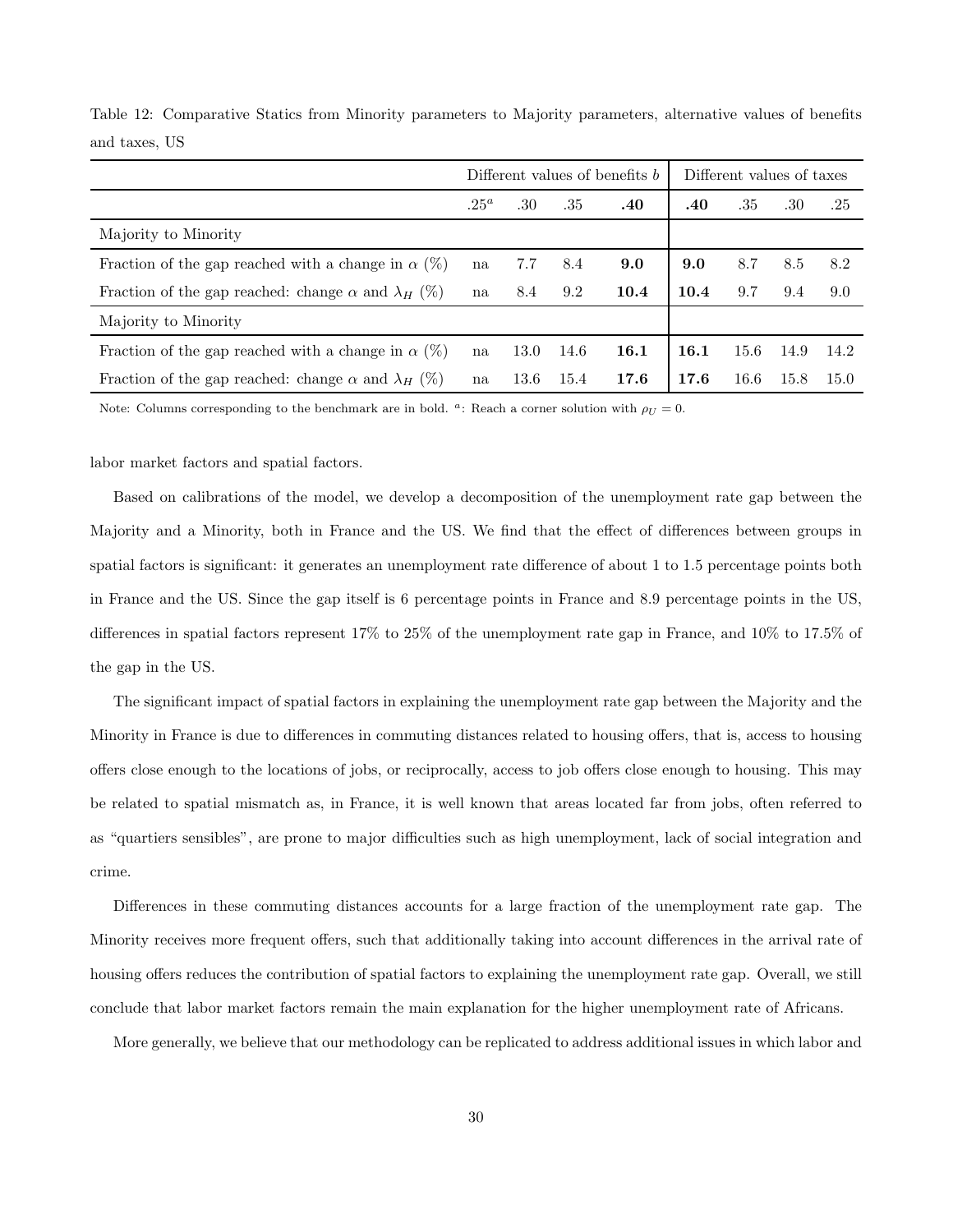housing markets interact in complex ways; indeed, it is not always easy to find an appropriate natural experiment to properly decompose the respective role of each market on unemployment. For instance, our approach could be used to better understand the unemployment of secondary wage earners, as well as the effect of transportation policies and taxation of gasoline on unemployment.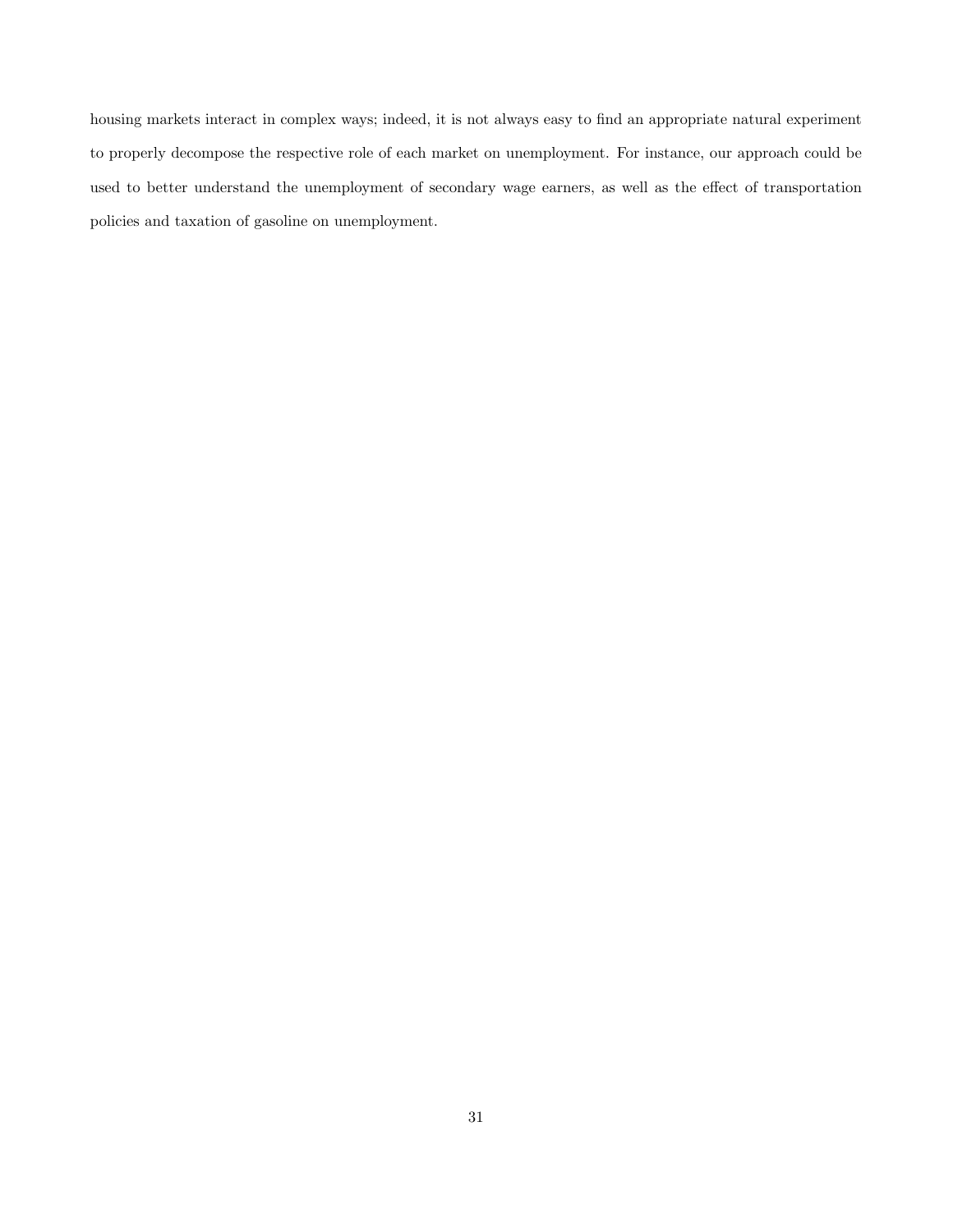## References

<span id="page-31-7"></span>Aeberhardt, R., Fougère, D., Pouget, J., Rathelot, R., 2010, Wages and employment of french workers with african origin, Journal of population economics 23, 881–905. [2.2,](#page-5-1) [2.2](#page-6-0)

<span id="page-31-10"></span><span id="page-31-1"></span>Alonso, W., 1974, Location and Land Use, Harvard University Press, Cambridge. [8](#page-11-1)

- Becker, G., 1971, The Economics of Discrimination, Second Edition, The University of Chicago Press, Chicago. [1](#page-1-1)
- <span id="page-31-2"></span>Borjas, G., Bronars, S., 1989, Consumer discrimination and self-employment, Journal of Political Economy 97, 581–605. [1](#page-1-1)
- <span id="page-31-6"></span>Bouvard, L., Combes, P.-P., Decreuse, B., Laouénan, M., Schmutz, B., Trannoy, A., 2009a, Géographie du chômage des personnes d'origine africaine : une discrimination vis à vis des emplois en contact avec la clientèle?, Revue Française d'économie 23, 8–56. [1,](#page-1-1) [4](#page-3-1)
- <span id="page-31-9"></span>Bouvard, L., Combes, P.-P., Decreuse, B., Laouénan, M., Schmutz, B., Trannoy, A., 2009b, Géographie du chômage des personnes d'origine africaine : pourquoi une si faible mobilité résidentielle?, Revue Française d'économie 23, 57–107. [7,](#page-8-0) [4.3](#page-20-2)
- <span id="page-31-4"></span>Brueckner, J., Zenou, Y., 2003, Space and unemployment: the labor-market effects of spatial mismatch, Journal of Labor Economics 21, 242–266. [1](#page-1-1)
- <span id="page-31-8"></span>CGDD, 2009, La mobilité résidentielle progresse dans le parc locatif privé et diminue dans le parc social, Commis-sariat Général au Développement Durable, Le Point Sur n°27. [2.2](#page-7-0)
- <span id="page-31-3"></span>Combes, P.-P., Decreuse, B., Laouénan, M., Trannoy, A., 2011, Customer discrimination and employment outcomes: theory and evidence from the french labor market, GREQAM Working Paper 2011-36. [1](#page-1-1)
- <span id="page-31-5"></span>Decreuse, B., Schmutz, B., 2012, Residential mobility and unemployment of african immigrants in france : a calibration approach, Annals of Economics and Statistics 107, 51–927. [1](#page-1-1)
- <span id="page-31-0"></span>Ellwood, D., 1986, The spatial mismatch hypothesis: Are there teenage jobs missing in the ghetto?, in: Freeman, R., Holzer, H. (eds.), The Black Youth Unemployment Crisis, [1](#page-1-1)47–185, University of Chicago Press, Chicago. 1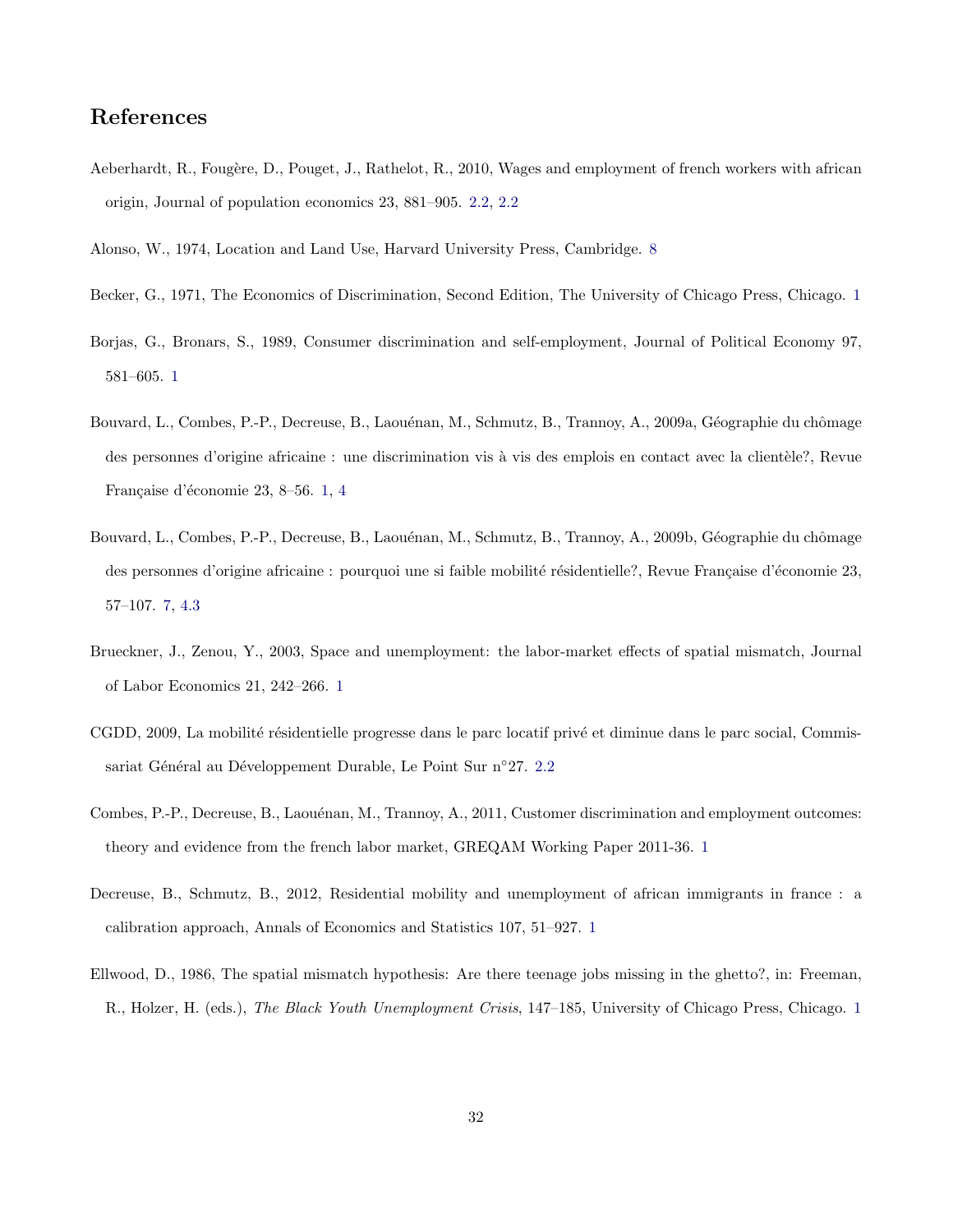- <span id="page-32-11"></span>Fujita, M., Ogawa, H., 1982, Multiple equilibria and structural transition of nonmonocentric urban configuration, Regional Science and Urban Economics 12, 161–196. [8](#page-11-1)
- <span id="page-32-6"></span>Gautier, P., Zenou, Y., 2010, Car ownership and the labour market of ethnic minorities, Journal of Urban Economics 67, 392–403. [1](#page-1-1)
- <span id="page-32-8"></span>Gobillon, L., Magnac, T., Selod, H., 2011, Space and unemployment: the labor-market effects of spatial mismatch, Journal of Applied Econometrics 26, 1079–1112. [2.1](#page-4-1)
- <span id="page-32-5"></span>Gobillon, L., Selod, H., Zenou, Y., 2007, The mechanisms of spatial mismatch, Urban Studies 12, 2401–2427. [1](#page-1-0)
- <span id="page-32-4"></span>Hellerstein, J., Neumark, D., 2011, Employment in black urban labor markets: problems and solutions, NBER Working Paper 16986. [1](#page-1-0)
- <span id="page-32-7"></span>Hellerstein, J., Neumark, D., McInerney, M., 2008, Spatial mismatch or racial mismtach?, Journal of Urban Economics 64, 464–479. [1](#page-1-1)
- <span id="page-32-3"></span>Ihlanfeldt, K., Sjoquist, D., 1998, The spatial mismatch hypothesis: A review of recent studies and their implications for welfare reform, Housing Policy Debate 8, 849–892. [1](#page-1-0)
- <span id="page-32-1"></span>Jencks, C., Mayer, S., 1990, Residential segregation, job proximity, and black job opportunities, in: Lynn, L., McGreary, M. (eds.), *Inner-city Poverty in the United States*, [1](#page-1-0)87–222, National Academy Press, Washington. 1
- <span id="page-32-0"></span>Kain, J., 1968, Housing segregation, negro employment, and metropolitan decentralization, Quarterly Journal of Economics 82, 175–197. [1](#page-1-1)
- <span id="page-32-12"></span><span id="page-32-2"></span>Kain, J., 1992, The spatial mismatch hypothesis: three decades later, Housing Policy Debate 3, 371–460. [1](#page-1-0)
- Lucas, R., Rossi-Hansberg, E., 2002, On the internal structure of cities, Econometrica 70, 1445–1476. [8](#page-11-1)
- <span id="page-32-10"></span>Mills, E., 1972, Studies in the Structure of the Urban Economy, MD: Johns Hopkins University Press, Baltimore. [8](#page-11-1)
- <span id="page-32-13"></span>Mortensen, D., Pissarides, C., 1999, Unemployment responses to 'skill-biased' technology shocks: The role of labour market policy, Economic Journal 109, 242–65. [3.2](#page-12-3)
- <span id="page-32-9"></span>Muth, R., 1969, Cities and Housing, The University of Chicago Press, Chicago. [8](#page-11-1)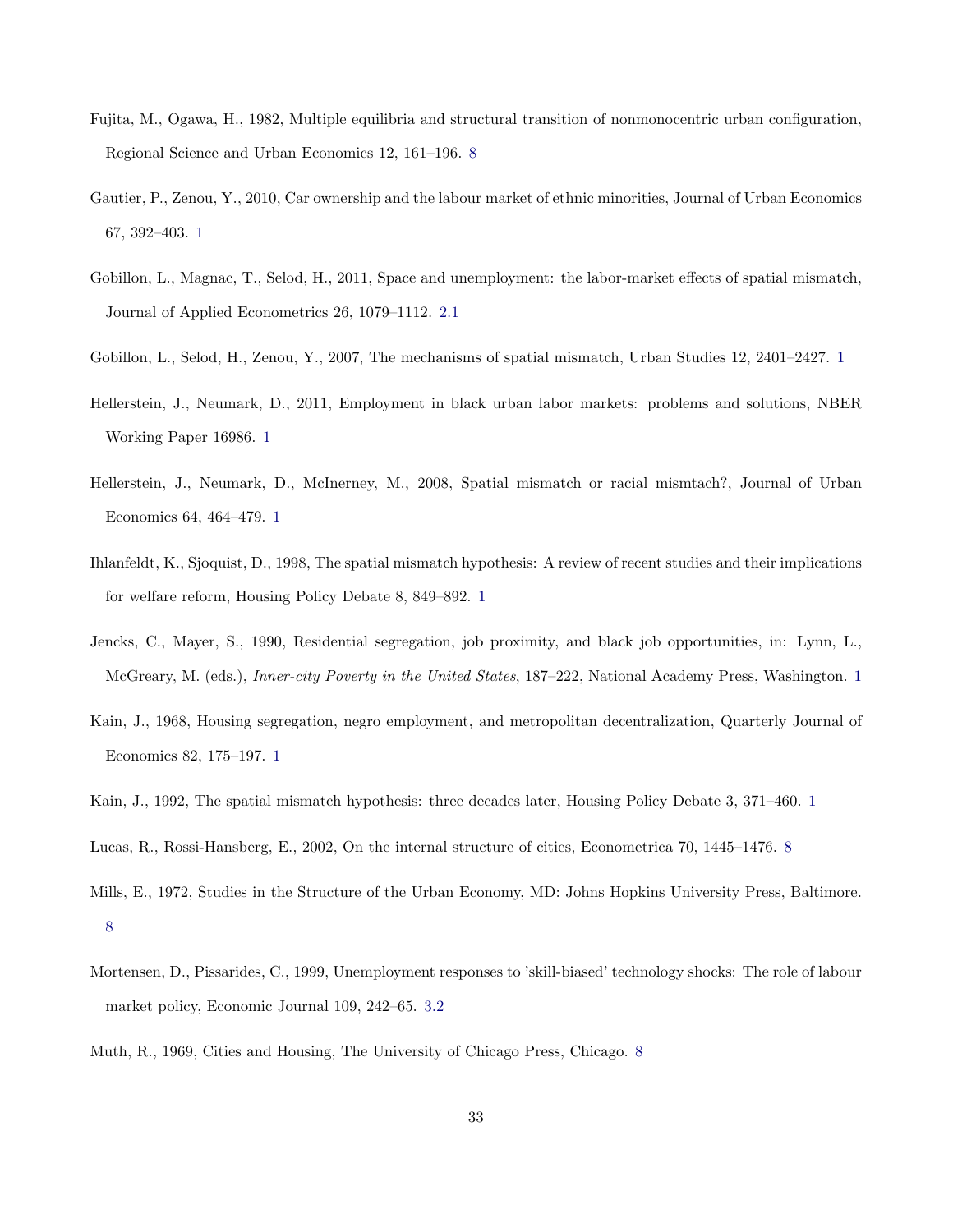<span id="page-33-1"></span>Phelps, E., 1972, The statistical theory of racism and sexism, American Economic Review 62, 659–661. [1](#page-1-1)

- <span id="page-33-6"></span>Rathelot, R., 2013, Ethnic differentials on the labor market in the presence of asymmetric spatial sorting: Set identification and estimation, Mimeo CREST. [3](#page-3-0)
- <span id="page-33-0"></span>Rupert, P., Wasmer, E., 2012, Time to move and aggregate unemployment, Journal of Monetary Economics 59, 24–36. [\(document\),](#page-0-0) [1,](#page-1-1) [3,](#page-10-0) [4.2](#page-18-0)
- <span id="page-33-7"></span>Small, K., Verhoef, E., 2006, The Economics of Urban Transportation, Second edition, Routledge, Oxford. [4.2](#page-18-0)
- <span id="page-33-3"></span>Wasmer, E., Zenou, Y., 2002, Does city-structure affect job search and welfare?, Journal of Urban Economics 51, 515–541. [1](#page-1-1)
- <span id="page-33-4"></span>Weinberg, B., 2000, Black centralization and the spatial mismatch hypothesis, Journal of Urban Economics 48, 110–134. [1](#page-1-1)
- <span id="page-33-5"></span>Weinberg, B., 2004, Testing the spatial mismatch hypothesis using inter-city variations in industrial composition, Regional Science and Urban Economics 34, 505–532. [1](#page-1-1)
- <span id="page-33-2"></span>Zax, J., Kain, J., 1996, Moving to the suburbs: Do relocating companies leave their black employees behind?, Journal of Labor Economics 14, 472–504. [1](#page-1-1)